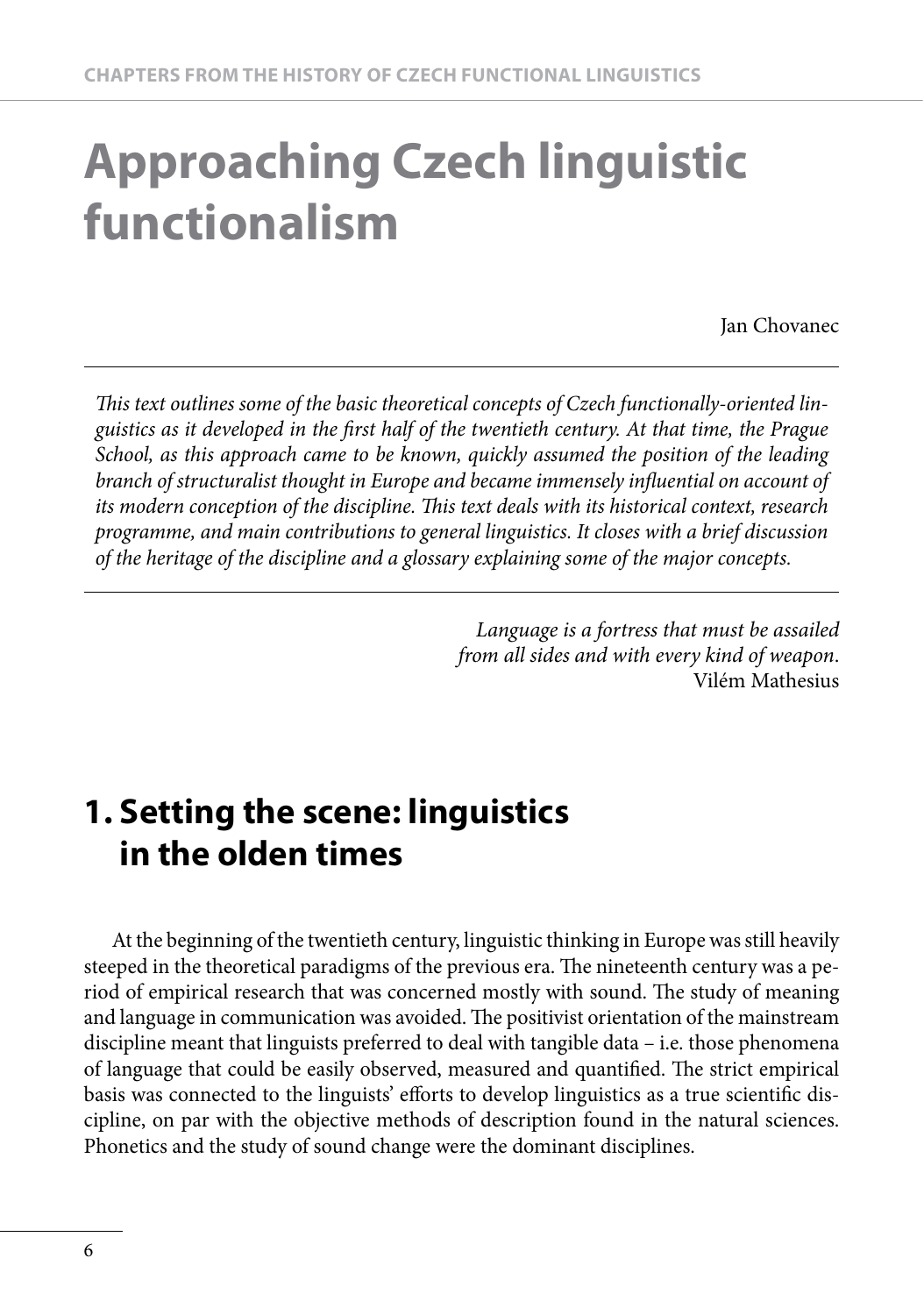The prevailing paradigm was historical linguistics  $-$  the diachronic study of language change over time. The main method of linguistics was 'comparative grammar', i.e. the analysis of genetically related languages carried out in order to identify similarities and differences and, thus, to establish common historical origins. The goal of many historical linguists was the reconstruction of earlier stages of their languages. The German linguist August Schleicher (1821–1868), for instance, attempted to reconstruct the proto-Indo-European language, the original ancestor language of many European languages. He also organized languages in a chart to show their gradual development, devising the family-tree model that indicates the mutual genetic relations between groups as well as between individual languages (known as 'Stammbaumtheorie' in German). The model, representing the historical diversification of changing languages, was directly inspired by the hierarchical organization of various phenomena found in the natural sciences, such as the system of botanical taxonomy. For Schleicher, language resembled a natural organism, going through periods of growth and eventual decay, with languages competing against one another in a way similar to evolutionary Darwinianism.

Other comparative linguists (philologists) addressed topics and offered explanations for various aspects of language change that are nowadays taken as some of the stepping stones of historical linguistics. Thus, for instance, Jacob Grimm (1785–1863) formulated the so-called Grimm's law (elaborated in his 1822 book *Deutsche Grammatic* [Germanic Grammar]). Inspired by the findings of the Dane Rasmus Christian Rask, Grimm's law (also known as the Germanic Sound Shift) provided a systematic explanation of the sound shift that occurred during the transition from Proto-Indo-European to Proto-Germanic (the latter being the common ancestor language of the Germanic branch of languages).

The idea of the regularity of sound changes became a programmatic statement with the next generation of Leipzig-based historical linguists, who assumed the name 'Neo-Grammarians' (*Junggrammatiker*). Scholars such as Hermann Paul (1846–1921) and Karl Brugmann (1849–1919) postulated the independence of the level of sound from other language levels, elaborated the principle of analogy of sound change, and declared historicism – the description of the historical change of a language – as the main goal of linguistics. A famous figure in the context of English linguistics was the Danish scholar Karl Verner (1846–1896), who formulated the so-called Verner's law (1875). This served to explain the irregularities found in Grimm's law (namely situations when voiceless fricatives became voiced) as a result of the presence or absence of stress in certain syllables in the Proto-Germanic language. This finding was taken to support the Neo-Grammarians' belief that "sound laws are without exceptions".

Needless to say, there were some linguists whose approach was different from the linguistic mainstream of the nineteenth century. For instance, the German scholar Wilhelm von Humboldt (1767–1835) studied synchrony and the relationship between language and culture; and the dialectologist Georg Wenker (1852–1911) was instrumental in documenting the extent of dialectal variation in Germany, thereby weakening the Neo-Grammarians' principle of the regularity of sound change that he originally hoped to confirm.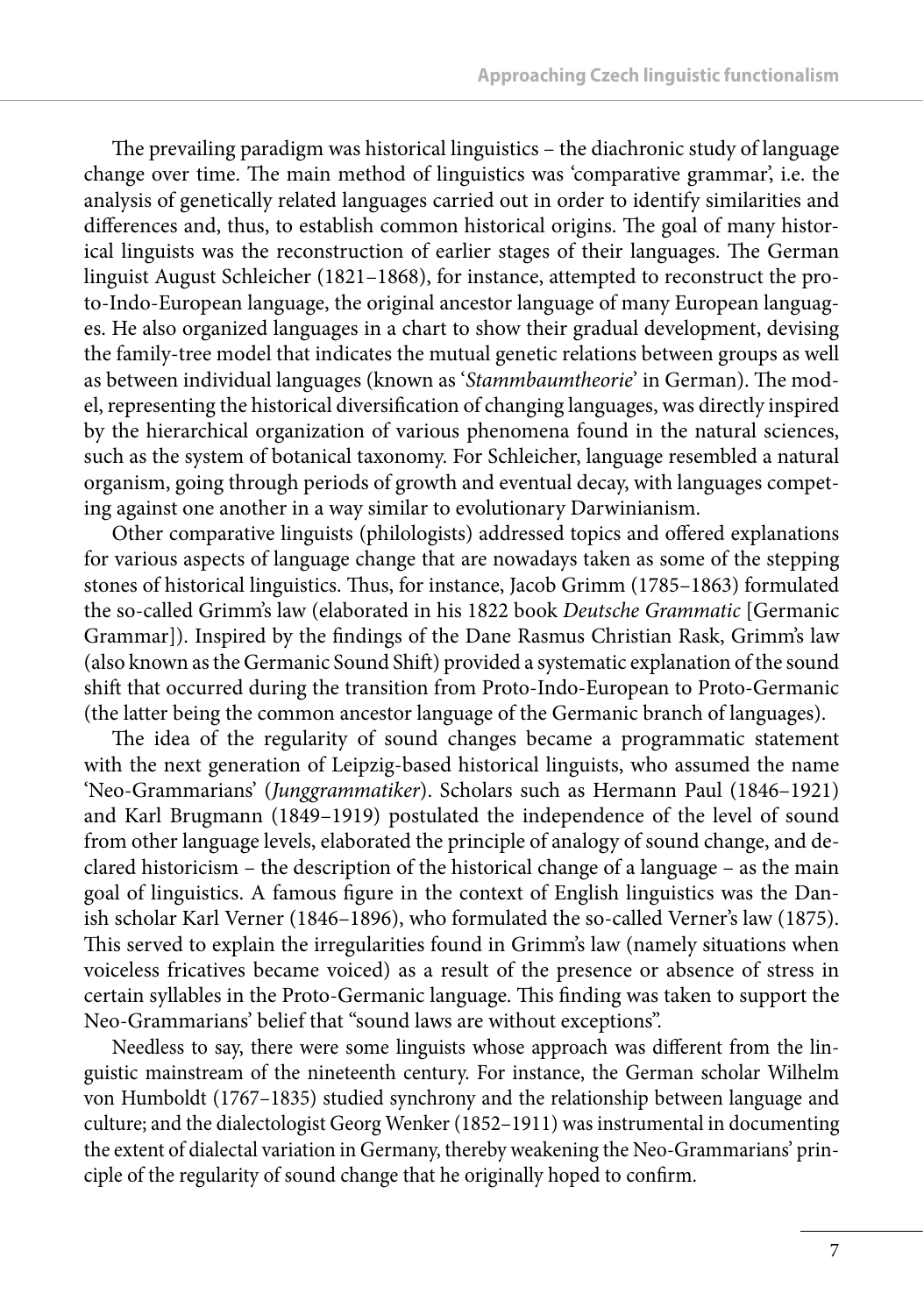# **2. Changing the scene: linguistics in the golden times**

The first decade of the twentieth century was a period of change. The Swiss scholar Ferdinand de Saussure (1857–1913) laid the ground in his lectures (published posthumously as *Cours de Linguistique Générale* in 1916) for a modern discipline based on a systematic analysis of language as structure. In addition to the ground-breaking conception of the arbitrary and conventional nature of the linguistic sign, Geneva structuralism was based, among other things, on the premise that language is to be seen as an underlying formal system of mutually related forms ('langue'), as opposed to the realization of this system in the actual act of speech ('parole'). After the publication of Saussure's work, the new conception became extremely influential and, apart from giving rise to the new discipline of semiotics, the structuralist methodology revolutionized some other scientific disciplines as well.

However, modern ideas challenging the previously dominant historicism, characterized by its atomistic approach to data, were also appearing in other places. A prominent role was played by a group of scholars who gathered around the figure of Vilém Mathesius in Prague. Together, they developed a conception of the discipline in the 1920s and 1930s that forms the basis of modern mainstream linguistics today. The structuralism of the Prague School developed alongside Saussure's Geneva structuralism, and alongside other branches of structuralism (e.g. Danish glossematics and American descriptivism).

Vilém Mathesius (1882–1945), the founder of the Prague School tradition, was the first professor of English language and literature at the Faculty of Arts in Prague (1912). He was not only a linguist but also a literary scholar. In 1911, he delivered a famous lecture called "On the potentiality of the phenomena of language" to the Czech Royal Society for Sciences. In this paper, Mathesius presented a radically new understanding of language that was to contribute significantly to the change of the theoretical paradigm in the decades to come. He arrived at his conclusions at about the same time as Saussure but, unlike Saussure's theory, Mathesius's ideas elicited no response within the local linguistic milieu of the time. Although the local situation was to change in the next few years with the foundation of the Prague Linguistic Circle in 1926, the early structuralist work contained in Mathesius' 1911 text remained virtually unknown abroad for decades.1 As Roman Jakobson stated subsequently, Mathesius's work was so radical that – had it fallen on more fertile ground – it could have caused a 'linguistic revolution'.

Potentiality, the key concept in the whole paper, was defined by Mathesius as the static (i.e. synchronic) oscillation of linguistic phenomena, i.e. their inherent changeability and instability. This refers to the variation found in spoken language. Mathesius challenged the myth of the constancy of individuals' speech, giving evidence of such oscillation (variability) from various levels of language. In particular, he noted the variability in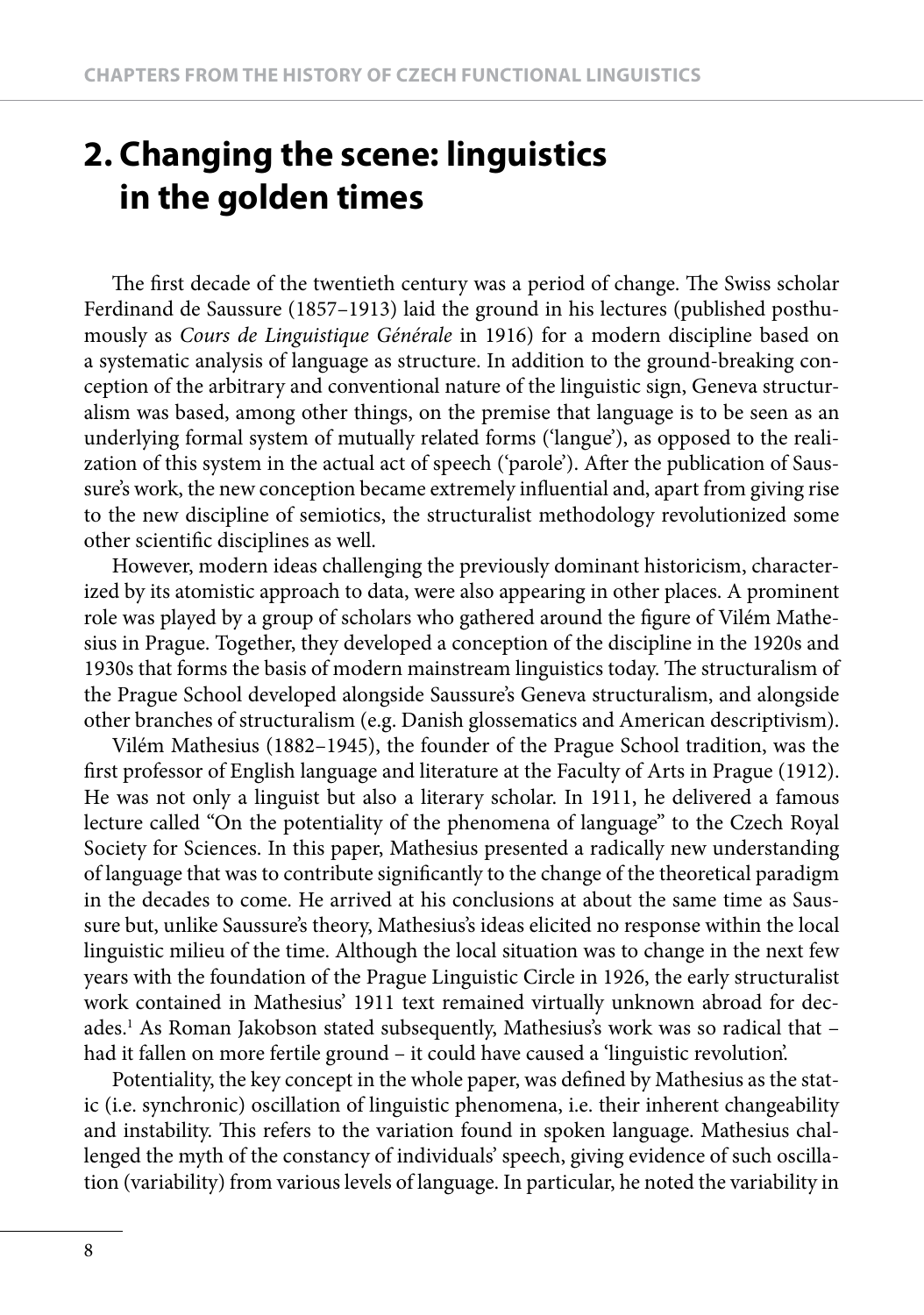the phonetic realization of individual sounds in the speech of single individuals. Using the metaphor of leaves on trees, he argued that while the same kind of leaves (or sounds) "resemble one another and differ from the varieties of other" leaves (or sounds), "no two of them are exactly alike". This reveals the "potentiality, enclosed, however, within definite limits and certainly revealing... some static tendency"  $(1983[1911]: 13)$ . This is a clear statement of the underlying systemic nature of the sound system that was to be later developed in the new discipline of phonology, one of the major innovations of the Prague School.

Mathesius argued against the earlier historicisim, instead promoting synchronic linguistics. However, while he wanted to separate the static and the dynamic conceptions of language, understood as the difference between synchrony and diachrony, he also believed that the two are, in fact, complementary methods in linguistic analysis, a point on which he differed from Saussure. The synchronic oscillation, after all, is very often the cause of language change. Concerning the goal of linguistics, he stated that:

Linguistics is a science whose task is to analyse, in a static [i.e. synchronic] manner, the language materials used by a language community at a given time, and, in a dynamic [i.e. diachronic] manner, its historical changes. Consequently, linguists are obliged to ascertain the nature of these materials by means of examining the speech of individual speakers, so that the results of such examination may reveal the full extent of the potentiality of the concerned language. (Mathesius 1983[1911]: 30)

In his later work, Mathesius developed the theory of linguistic characterology – the synchronic description of a concrete language on the basis of its typical features that can be identified, among other ways, by means of the method of analytical comparison. He also postulated the basic concepts of the theory of functional sentence perspective, which was developed by Firbas in the second half of the century.

Mathesius's conception of the interrelationship between language and reality and his emphasis on the role of the specific situation and language users make it possible to see him as a precursor of some of the topics studied half a century later in pragmatics (cf. also Nekula 1999). Needless to say, these aspects of his work have remained largely unnoticed, possibly due to the prevailing functionalist framework in Czech linguistics. Still, I believe we do not need to hesitate to identify certain strands in the work of many early Prague School scholars as 'nascent pragmatics' or 'proto-pragmatics', particularly on account of the strong emphasis paid by them to the goal-oriented nature of communication and its inevitable link with both the speakers' intentions and the hearers' reception situations.

Mathesius's functional approach comprised all levels of language. He also had an active interest in stylistics, particularly in issues related to 'language culture' and the use of the standard variety of the Czech language in diverse public contexts. He was concerned about the situational appropriateness of utterances that are always recipient-oriented. These ideas emerge clearly, for instance, in his discussions of broadcast talk on the radio,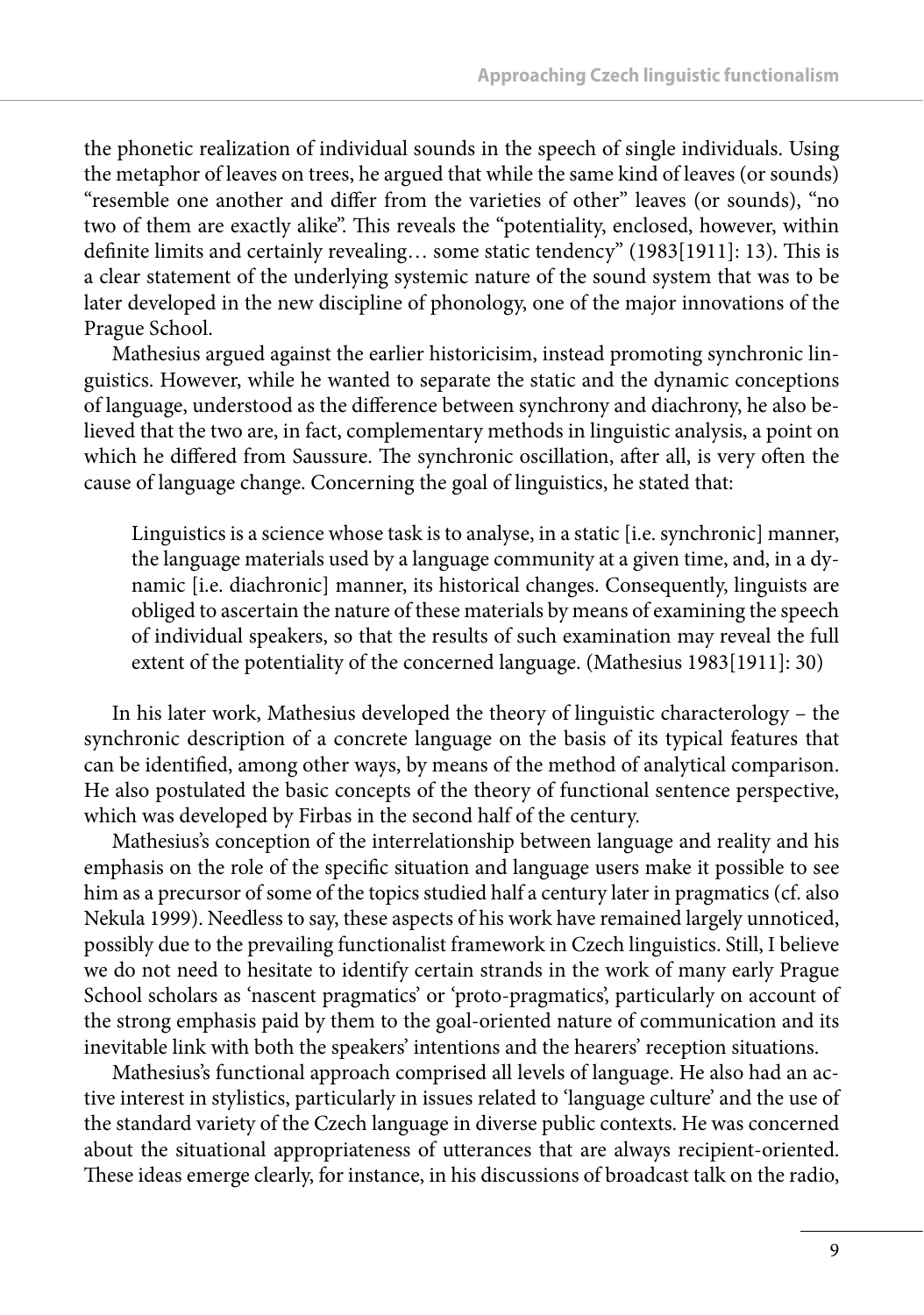with which he himself had ample experience. All in all, Mathesius's work was so broad, modern and well-argued that it does not cease to inspire a hundred years later. Many of his ideas are truly timeless.<sup>2</sup>

The following sections provide a selective account of some aspects of the Czech functionalist tradition to allow the reader to get acquainted with some of its basic tenets. The exposition aims neither to repeat historical information that is available in numerous other sources nor to provide an all-encompassing encyclopaedic account of the Prague School. This information is to be sought and found elsewhere, for instance in the publications by Vachek (1983), Toman (1995) and again Vachek (1999), the latter reprinted in English in Hajičová et al. (2002).

## **3. Formative elements**

One of the fortunate coincidences that contributed to the establishment of the Prague School was the presence in Prague of the Russian linguist Roman Jakobson (1896–1982). In the 1920s, Masaryk's Czechoslovakia was very open to emigré Russian and Ukrainian intelligentsia, who were encouraged to visit on government-sponsored grants. As reported in Toman (1995: 104), Prague was even called 'a Russian Oxford', with 94 professors and 3,500 students, a Russian academic press, the Russian National University and many other academic institutions.<sup>3</sup>

However, Jakobson - an extremely gifted young scholar - actually arrived on a diplomatic mission in 1920, which earned him a lot of initial suspicion (he was accused of being a spy). Because of his erudition, personality and sociability, he quickly became involved in the city's cultural and intellectual environment and assumed a leading role in many respects. Among other, he was instrumental in introducing into the Czech context the ideas of Russian formalism, a school of literary criticism that believed in the autonomy of poetic language and that was to prove very influential in the decades to come. While in Prague, Jakobson formulated some of his most famous theoretical work: the theory of markedness of distinctive features, the binary nature of oppositions of linguistic categories, the therapeutic effect of language changes, the contrast between the centre and the periphery in the language system, etc.

Eventually, Jakobson had to leave the country shortly before the beginning of the Second World War. He managed to escape to the USA, where he became professor of Slavic and general linguistics at Harvard and MIT. After the war, he went on to develop his conception of poetics, the highly influential six-fold typology of language functions and the structural-functional theory of phonology (with Morris Halle).<sup>4</sup>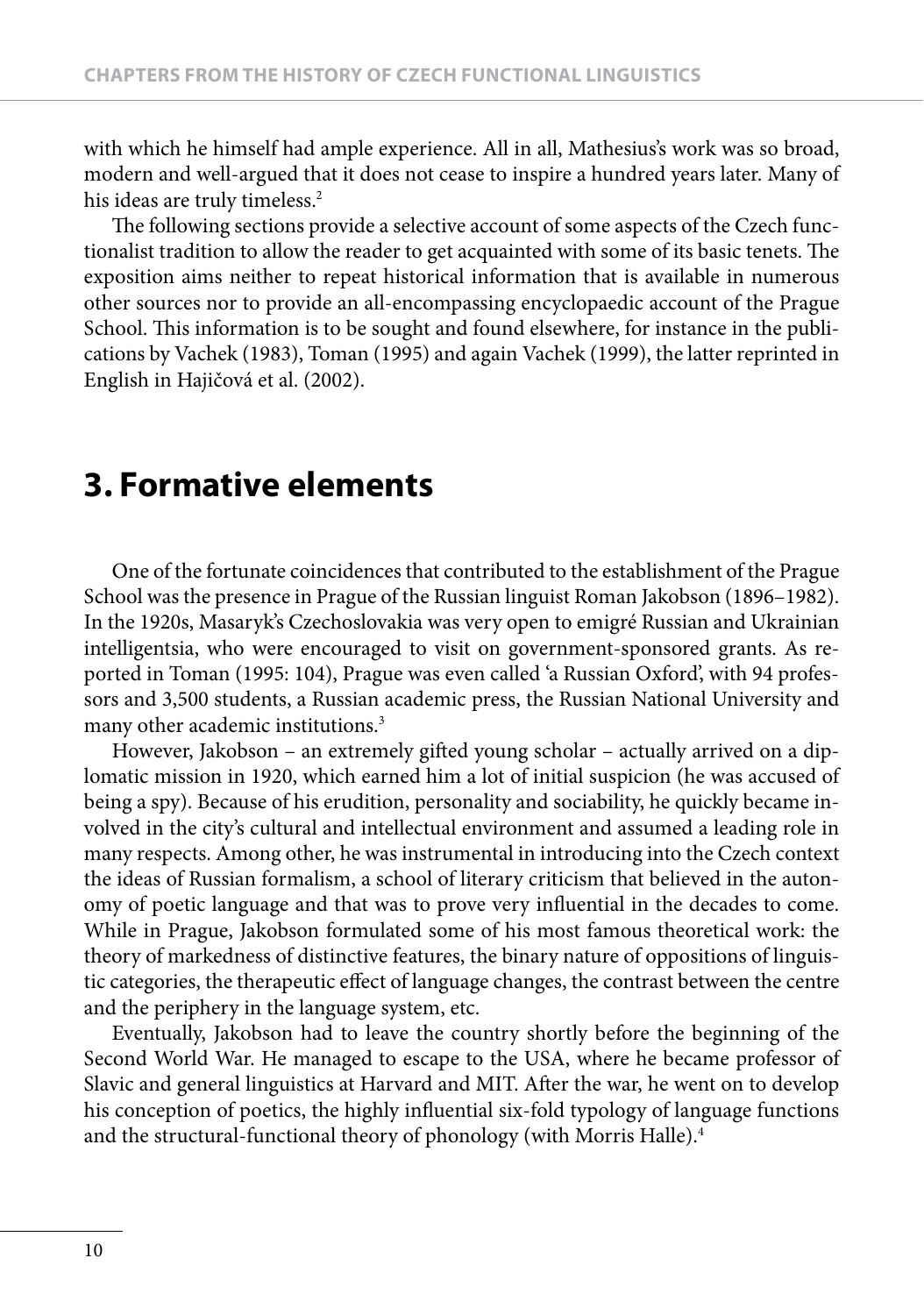# **4. Research as organized activity: The Prague Linguistic Circle and its programme**

The history of Czech functional and structural linguistics is closely tied to the Prague Linguistic Circle ('*Pražský lingvistický kroužek*'), which stimulated a fruitful exchange of ideas among scholars – not only linguists but also others applying the new methods of structuralist analysis. The beginning of the circle is dated in very precise terms: on October 6, 1926, a group of five linguists – Bohuslav Havránek, Roman Jakobson, Vilém Mathesius, Jan Rypka, Bohumil Trnka – met to attend a lecture by a visiting linguist, Henrik Becker from Germany. After that, the group met at irregular intervals, with 34 meetings held in the first three years. In 1930, the members of the circle organized themselves into an officially registered organization and started to regulate their activities with by-laws. This was the 'classic period' of the Prague School (1926–1939), characterized by the cross-fertilization of ideas between the scholars and the emergence of the main body of highly original theoretical work about the structural and functional nature of language.

The foundation of the Prague Linguistic Circle coincided with the time when European linguistics was in search of a new explicit paradigm for linguistic analysis. In April 1928, the First International Congress of Linguists was organized in the Hague, partly with the aim of dealing with this issue. It was convened in order to debate which method was the most suitable for a full description of language. At the conference, Jakobson, Trubeckoy, Mathesius and Karcevskij made a joint proposal for new analysis based on a synchronically-oriented description. The proposal was readily adopted by the other participants.

This stimulated the members to develop a more systematic programme, which they worked on for several months before presenting the outcome of their joint efforts at the First Congress of Slavic Philologists in Prague in 1929. The programme, known as *Theses*, was an extensive document draft ed by Havránek, Jakobson, Mathesius, Mukařovský and Weingart.<sup>5</sup>

This programmatic statement of the Prague Linguistic Circle reads in a surprisingly modern way even now, almost 90 years after it was formulated. At the very beginning, the *Th eses* express the functional premise of the whole discipline: language is a means of communication that is used to meet the specifi c communicative needs of individuals and the community. Thus, the very first part of the *Theses* states, in the introduction subtitled "Methodological problems stemming from the conception of language as a system and the significance of this conception for Slavic languages", the following general conception of language: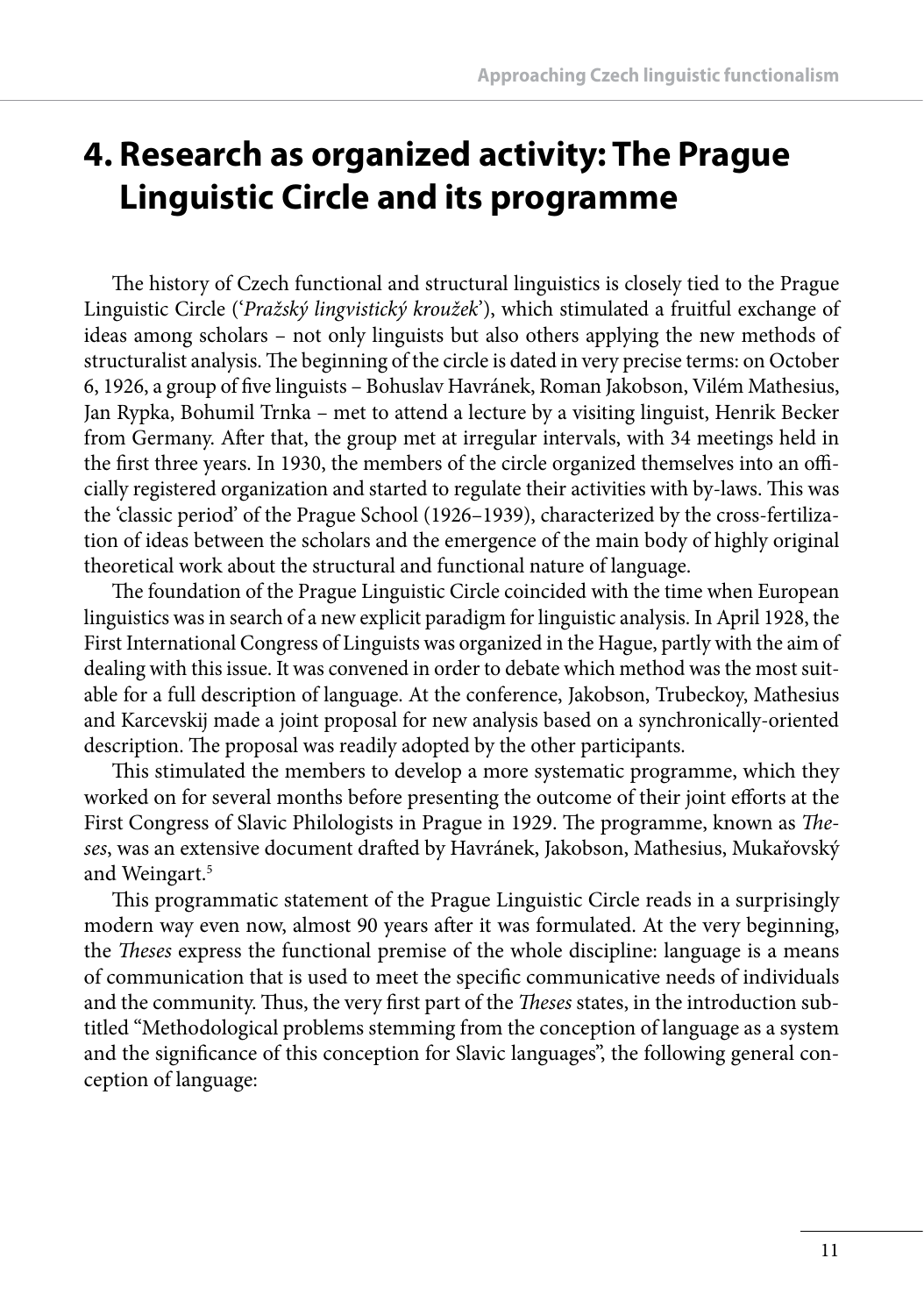Language like any other human activity is goal-oriented. Whether we analyse language as expression or communication, the speaker's intention is the most evident and most natural explanation. In linguistic analysis, therefore, one should adopt the functional perspective. *From the functional point of view, language is a system of goal-oriented means of expression*. No linguistic phenomenon can be understood without regard to the system to which it belongs. [...]

(*Theses*, Part 1, section a; original emphasis)

While Prague School structuralists have traditionally stressed the systemic character of language, i.e. accounting for linguistic phenomena as parts of the whole system, the above definition also indicates another important dimension, namely the connection between language and the speaker's intentions. In this sense, the proclamation anticipates the more local speech situations centring around individual speakers and, thus, points towards the research agenda of linguistic disciplines in the latter half of the twentieth century. This is regardless of whether the speaker's intention is understood in the physical sense as the realization of concrete utterances produced with some goal-orientation ('parole') or, more generally, whether such utterances are used as the point of entry for investigating the system available for communicating one's intentions ('langue').

Another very modern idea in the *Theses* concerns the call to investigate language variation in a more systematic manner. The following extract lays the ground for the study of functional dialectology:

An important factor in the stratification of language is the relationship among the in*terlocutors*: the degree of their social cohesion, their professional, territorial, and familial connections, and also their membership in multiple collectivities, as expressed in the mixture of linguistic systems in the languages of cities. This category includes the problem of *languages for interdialectal communication* (so-called *general languages*), that of *specialized languages*, that of *languages adapted for communication with a foreign-language milieu*, and that of *urban linguistic stratifi cation*. Even in diachronic linguistics one must devote attention to the profound reciprocal influence of these linguistic formations, i.e., not only to the regional influence but also to the influence of functional languages, modes of utterance, and languages of different groups.

(*Th eses*, Part 3, section a, paragraph 5; original emphasis)

The quote can be seen as a very sociolinguistically-oriented definition of the goals of linguistic research, particularly inasmuch as it emphasizes some of the group characteristics of speakers. In addition, the 'mixture of linguistic systems' and the reference to 'specialized languages' potentially anticipates the attention much later paid by such disciplines as stylistics and genre analysis to situationally-based varieties of language (cf. the conception of systematic language variation in the tradition of Halliday's register analysis developed since the 1970s).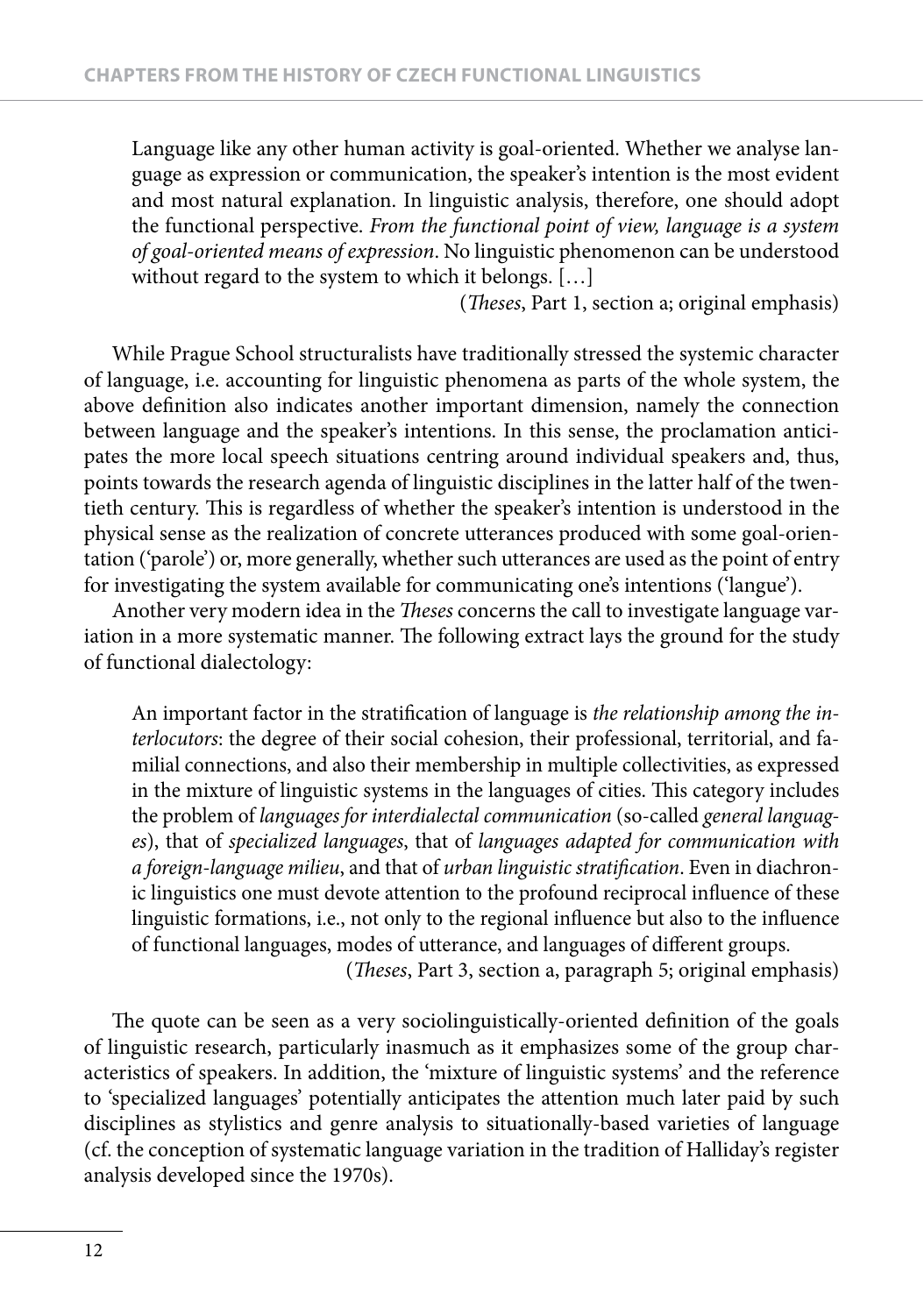Obviously, language is not a single homogeneous entity but consists of the multiplicity of mutually overlapping varieties. The theory of functional styles was subsequently developed by the Prague School in great detail, particularly in Havránek's work, and it remains strong in the Czech bohemicist tradition up to today. One more thing is worthy of comment with respect to the quote above: while the mention of 'linguistic systems in the languages of cities' anticipates the discipline of urban dialectology, this specific point was most likely included in the *Theses* as a consequence of Jakobson's earlier interest in, and exposure to, the language of the Russian revolution. In a way, the broad statement can thus also be read as an encouragement of ethnographic, field-based research.

In another part, the *Theses* outline one of the subvarieties of language by discussing the distinctive role of the standard (literary) language. The standard language is construed as a specific entity since it is called upon to serve special functions - administrative, political, scientific, judicial and religious. As a result, its vocabulary becomes expanded and changed – 'intellectualized'. The intellectualization of the standard literary language is also related to its normative character and its elaboration of the social forms of language ('linguistic etiquette'; cf. Part 3, section b of the *Theses*).

Last but not least, the *Theses* also turn attention to the need for the study of poetic language. The occurrence of poetic language is seen as a linguistic instantiation in the sense of the Saussurean 'parole'. This is, in turn, related in a complex way to not one but two linguistic systems: (a) the existing poetic tradition (conceived of as the 'langue' in the structuralist framework), and (b) the contemporary communicative language (i.e., everyday language used for referential purposes). Since poetic language focuses on the expression itself, it deautomatizes various linguistic devices at all levels of language – these devices can become foregrounded. The Prague School demands that the specific nature of poetic language should have implications for literary historical studies: the discipline should start to look systematically at poetic language on all levels, rather than probe various heterogeneous historical, sociological or psychological concerns. This primary focus on the language form is evidently the heritage of Russian formalism, which was strong in the work of Jakobson and other Russian members of the circle. As pointed out in the *Theses*,

[...] *the organizing feature of art by which it differs from other semiotic structures is an orientation toward the sign rather than toward what is signified*. The orientation toward verbal expression is the organizing feature of poetry. The sign is the dominant feature of an artistic system, and if the literary historian makes what is signified rather than the sign the major object of his research, if he analyses the ideology of a literary work as an independent, autonomous entity, he violates the hierarchy of values of the structure that he studies.

(*Theses*, Part 3, section c, paragraph 5; original emphasis)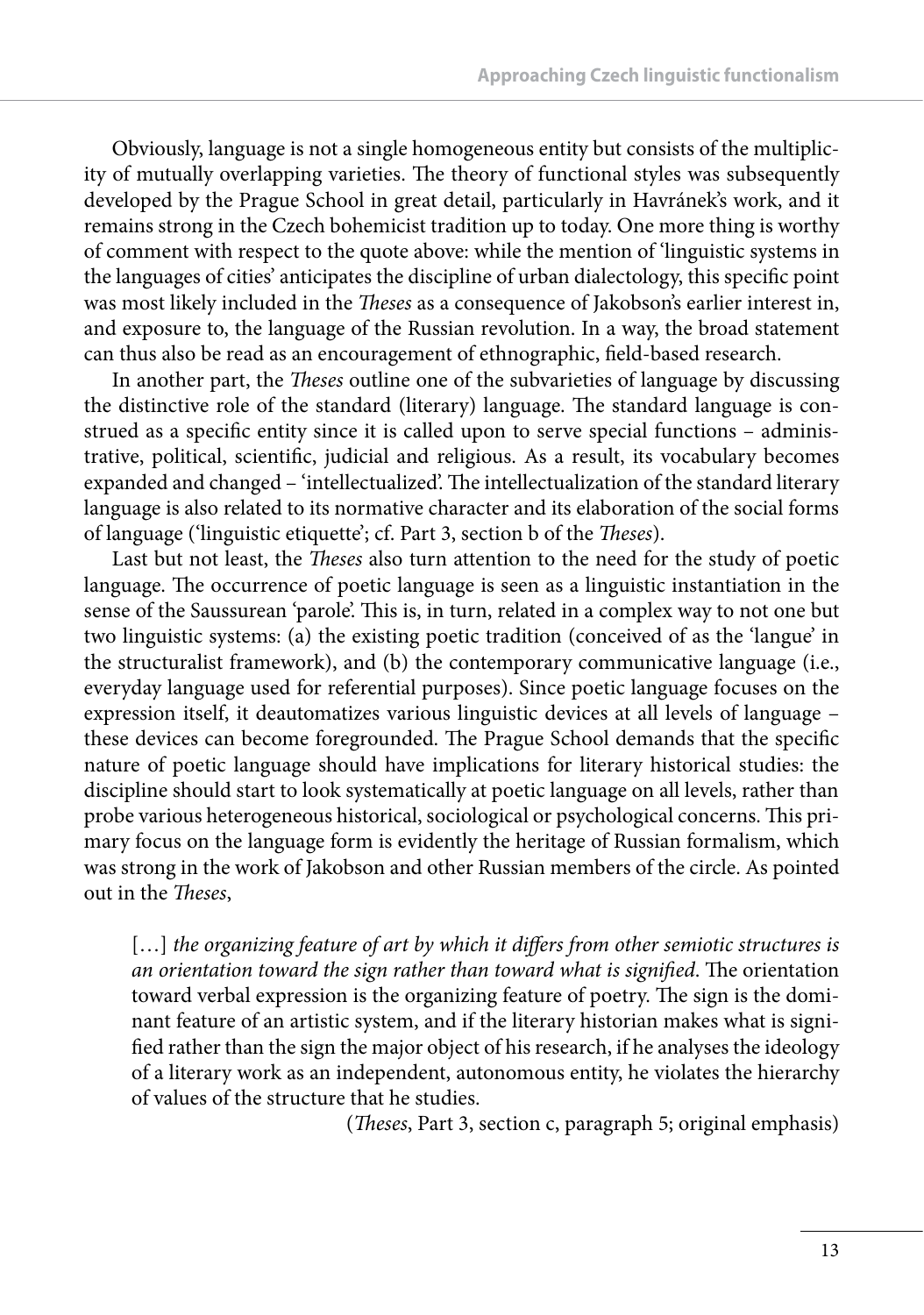At the same time as the *Theses* were being prepared, it became obvious to the members of the circle that it would be useful to have a suitable platform for the publication of their research results. In 1929, the Prague Linguistic Circle thus launched the book series *Travaux Linguistique du Cercle de Prague*. Eight volumes were published between 1929 and 1939 (e.g. Vol. 1 - *Theses*; Vol. 7 - Trubeckoy's *Grundzüge der Phonologie*, 1939). In 1935, the Prague Linguistic Circle went on to establish the journal *Slovo a slovesnost*, which has been consistent in developing and cultivating the functionalist tradition ever since. Nowadays, it is one of the leading linguistics journals in Central Europe.

After the Second World War, the activities of the circle became more limited. With the death of Trubeckoy in 1938 and Mathesius in 1945, and the emigration of Jakobson to Scandinavia in 1939 and eventually to the USA in 1941, the work was continued by individual scholars rather than in the communal spirit that characterized the pre-war period. The group essentially disintegrated and some members became increasingly politically involved. One of the leading scholars, the Anglicist Josef Vachek, continued his earlier work on historical phonology and became the main populariser of the whole approach. He prepared several anthologies for publication in the West (Vachek 1964, 1966, 1983). During his years at the university in Brno, Vachek also founded the international journal *Brno Studies in English*, which became associated, for a long time, with the functionally-oriented work of many Czech and international scholars, particularly Jan Firbas (cf. Firbas 1992, which sums up his theory).

After the disbanding of the circle at the beginning of the 1950s, the unofficial meetings continued under the guidance of Trnka, who founded the group for functional linguistics (*'Odborná skupina pro funkční jazykozpyt'*) within the organization *Kruh moderních filologů*. After Trnka's death, the group was presided over by Jiří Nosek. The members contributed to the international debate on structuralism, cf. Trnka et al. (1958).

In the 1960s, the pre-war traditions were revived, as was the book series (under the slightly modified title *Travaux Linguistique de Prague*). However, another period of politically-motivated suppression followed, stifling the organized activities of Prague School linguists for over twenty years. The circle was, once again, revived in 1990 by Oldřich Leška. The original book series appeared again, this time with the title *Travaux du Cercle Linguistique de Prague, nouvelle série/Prague Linguistic Circle Papers* (with four volumes published under the editorial leadership of Eva Hajičová, John Benjamins, volumes 1–4, 1995, 1996, 1999, 2002).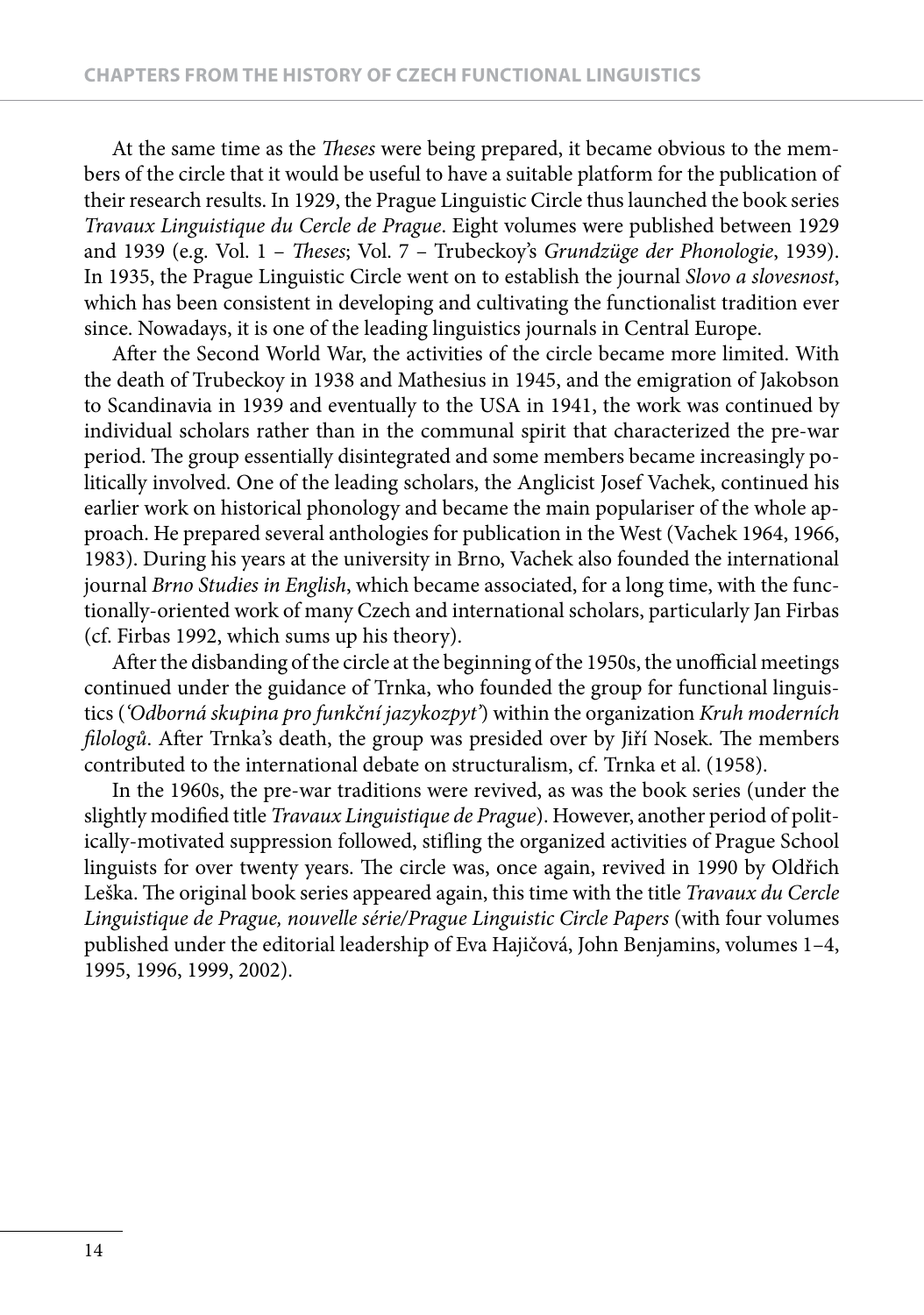## **5. Main figures**

As noted by Vachek (1999), while the label 'functionally structural' is used to describe the approach of the entire Prague School of scholars, it was actually the Czech linguists Mathesius and Havránek who embodied the functional perspective, while the Russian duo Jakobson and Trubeckoy had a much more structural orientation, being interested in theorizing the broader system. Together, these scholars understood language as a functional system consisting of mutually interrelated levels, with each level being analysed with a view to the role ('function') that it plays in the overall system.

Abroad, the name of the Prague School is associated with the syntactic analysis of language on a functional basis in Mathesius's tradition and, above all, with the phonology of Trubeckoy and the markedness theory and poetics of Jakobson. The theory of functional sentence perspective has inspired, for instance, the systemic-functional theory of M.A.K. Halliday (cf. Halliday 1985).

In addition to Vilém Mathesius and Roman Jakobson, whose influence was mentioned more extensively in the previous sections, let us briefly introduce some of the other key historical figures of the Prague School of linguistics. Because of the limited scope of the present account, only a handful of the most important early scholars who developed and applied the functionally structuralist approach are mentioned here.<sup>6</sup> For information about other figures as well as the subsequent generations of scholars, see Vachek (1994) and (1999).

**Bohuslav Havránek** (1893–1978) was a Bohemicist and Slavicist. He is best known for his work concerning the standard language and functional styles. He believed that language correctness should be based on the function of the utterance and not on historical criteria (e.g. purity). He is also the author of many practical textbooks.

**Roman Jakobson** (1896–1982) was a general linguist and Slavicist. He introduced the idea of the binary oppositions of distinctive features of phonemes and the theory of markedness. He believed in the therapeutic effect of language change, whereby the balance of the system is reinstituted. As a literary scholar, he dealt with poetic language. He also refined our understanding of the functions of language in the act of communication.

**Vilém Mathesius** (1882–1945) was the key figure of the whole movement. He stressed the synchronic analysis of language and was interested in its functional aspects on all levels of language. He introduced the concept of elastic stability leading to language change and the readjustment of the system. Comparing Czech and English, he laid the grounds for the systematic syntactic analysis of word-order related issues in terms of there-rheme articulation.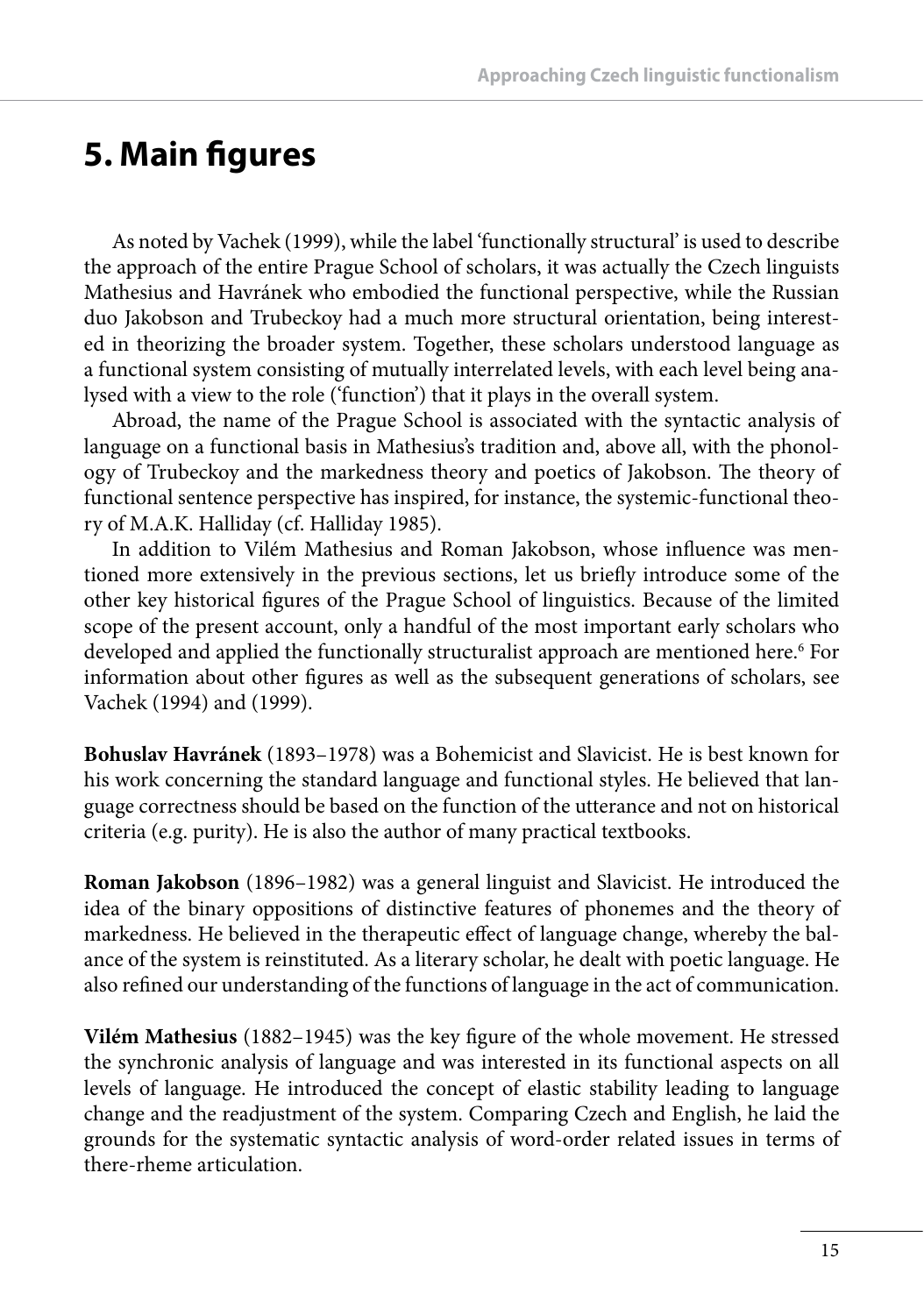**Jan Mukařovský** (1891–1975) was a literary scholar. He was interested in the aesthetics of verbal art. He developed a theory of poetic language, in which he argued for the primary importance of linguistic form over meaning. He also theorized the notion of normativity in verbal art, applying the concepts of habitualization and foregrounding in his analyses.

**Vladimír Skalička** (1909–1991) developed the conception of language typology. He classified languages into five types, depending on the kind of their prevailing morphological structure: inflectional, introflectional, isolating, agglutinative and polysynthetic. His model has been very influential in the international context.

**Bohumil Trnka** (1895–1984) was a historical phonologist. He worked with statistical methods and elaborated, among other things, the notion of the functional load (quantitative analysis) of phonemes. He wrote a description of the phonological system of Modern English (1935) and offered an explanation for the Great Vowel Shift in Early Modern English (1959).

**Nikolai Trubeckoy** (1890–1938) was the founder of phonology, based at Vienna University. He proposed the linguistic theory of phonology by formulating a system of generally valid laws that govern the structure of the phonological systems of languages. His phonological oppositions are defined as functional contrasts between phonemes. His main work (*Grundzüge der Phonologie*) was published posthumously in 1939.

Josef Vachek (1909–1996), an Anglicist, was the central figure of the Prague School in the second half of the twentieth century. As a historical phonologist, he argued that the system of any language is in a state of imperfect balance, with central and peripheral elements co-existing in a mutual tension that may motivate language change. His research on written language also led him to conclude that written language and spoken language constitute two independent functional norms.

It may come as a surprise to realize the extent to which the adherents of the Prague School approach dealt with such practical issues as the cultivation of language culture and the practice of (foreign) language teaching. This is partly because the Prague Linguistic Circle considered itself to be more than a group of linguists: it was an intellectual movement that played a wider role in the cultural life of the society, very much like some artistic movements of the early twentieth century. Members of the group got involved in social and cultural life outside of academia; Mathesius, for instance, made radio broadcasts on diverse topics related to the use of language in public, language culture, etc.

One strong aspect of the Prague School functionalists was their orientation to practical pedagogical applications of their work. In the area of foreign language teaching, this was precisely where some of the linguistic principles developed by the group could be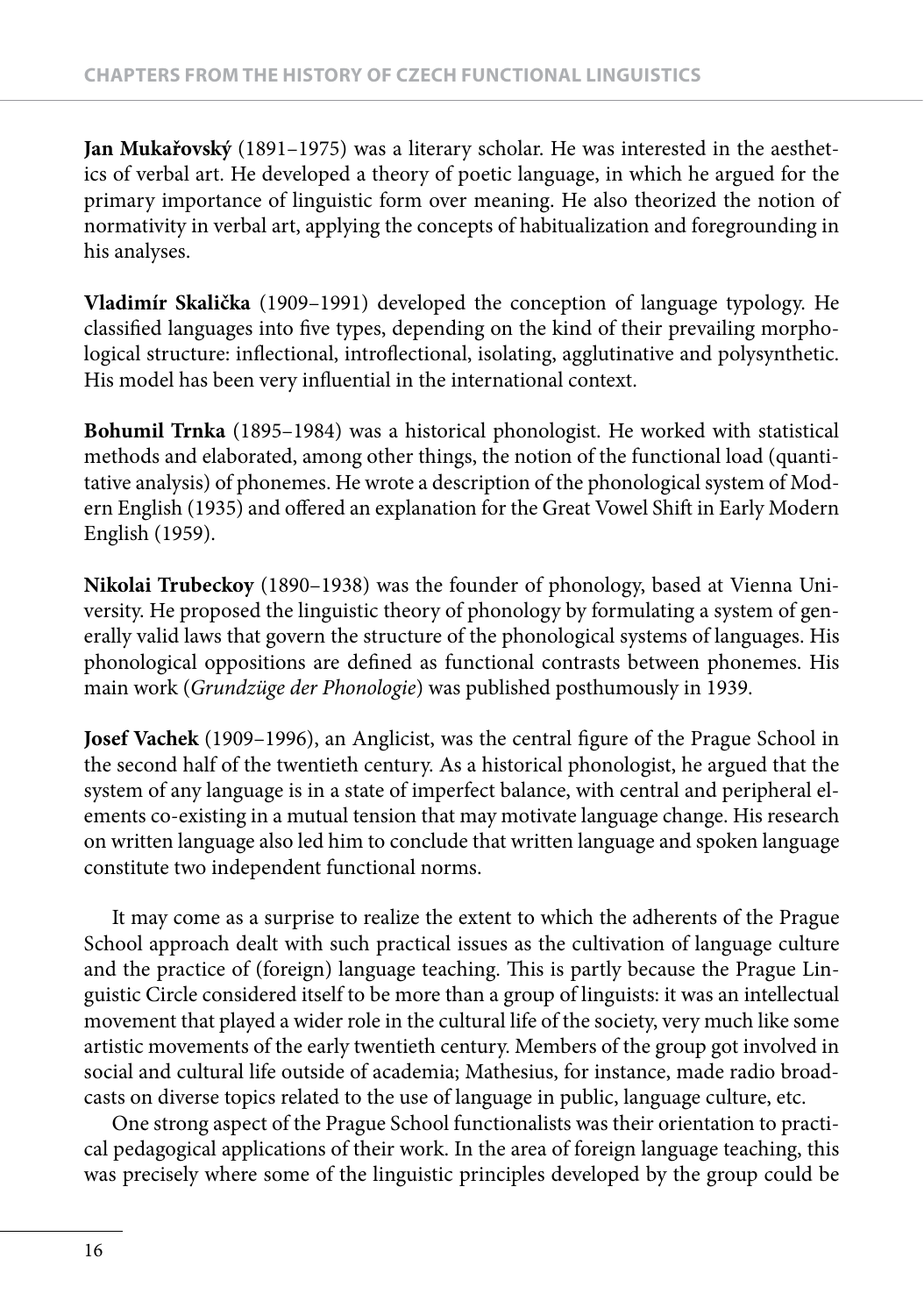utilized very effectively. The method of contrastive analysis, in particular, was applied to reveal the specific characteristics of a given language (cf. Mathesius's characterology) as well as features that a target language shares with one's first language. Arguably, the language learning process becomes rationalized if the relevant findings are incorporated in the instruction because the pupils can then rely on their own mother tongue and their (pre-existing) 'linguistic consciousness'.

While the basis for teaching should be the living language, the rules taught should also reflect actual communicative practice. As pointed out by Vachek (1972), "[t]he theoretical rules to be utilized in the process of teaching have to be simple and always derived from typical specimens of living speech". The statement was directed as much against traditional grammar teaching methods of the past as against the emergent generative grammar and formalism of the post-war period. At its time, the reliance on authentic communicative language was definitely not taken for granted.

The contrastive method was used by many authors in their textbooks and other manuals that served pedagogic purposes. Havránek, for instance, is a well-known author of textbooks and grammars of Standard Czech. In the area of English studies, Mathesius and Vachek wrote many such texts aimed at the general public as well as university students. The tradition of the comparative approach has become the standard for decades; cf., for instance, the grammar of English by Dušková (1988), the lexical guide to false friends in English and Czech by Hladký (1990), and the usage guide to typical 'Czenglish' mistakes by Sparling (1990). These are some of the very tangible – and extremely useful – applications of the method for the needs of both scholars and those outside academia.

Let us conclude by adding the reflection that although the contrastive method has its undeniable benefits for the pupils, its application in the textbook production process requires a substantial degree of 'localization' (if we may borrow one of the current senses of the word). Many modern textbooks, however, are rather inadequate in this respect – they are often merely generic, 'one-size-fits-all' English-only textbooks that are mass-produced for the global markets. Thus, the textbook industry inevitably disregards the linguistic specificities of the target audiences in the individual countries (or language communities), sometimes constructing the hypothetical entity of some universal 'foreign learner'. However, the particular needs of pupils with different mother tongues are necessarily different. For instance, while the topic of modals and past infinities is hardly of any particular interest to German pupils of English, this area of grammar requires much more attention in the case of Czech pupils because their mother tongue lacks a corresponding structure. The comparative approach can identify such points of difference and lead to targeted language instruction and practice in areas that groups of pupils from specific language backgrounds particularly need.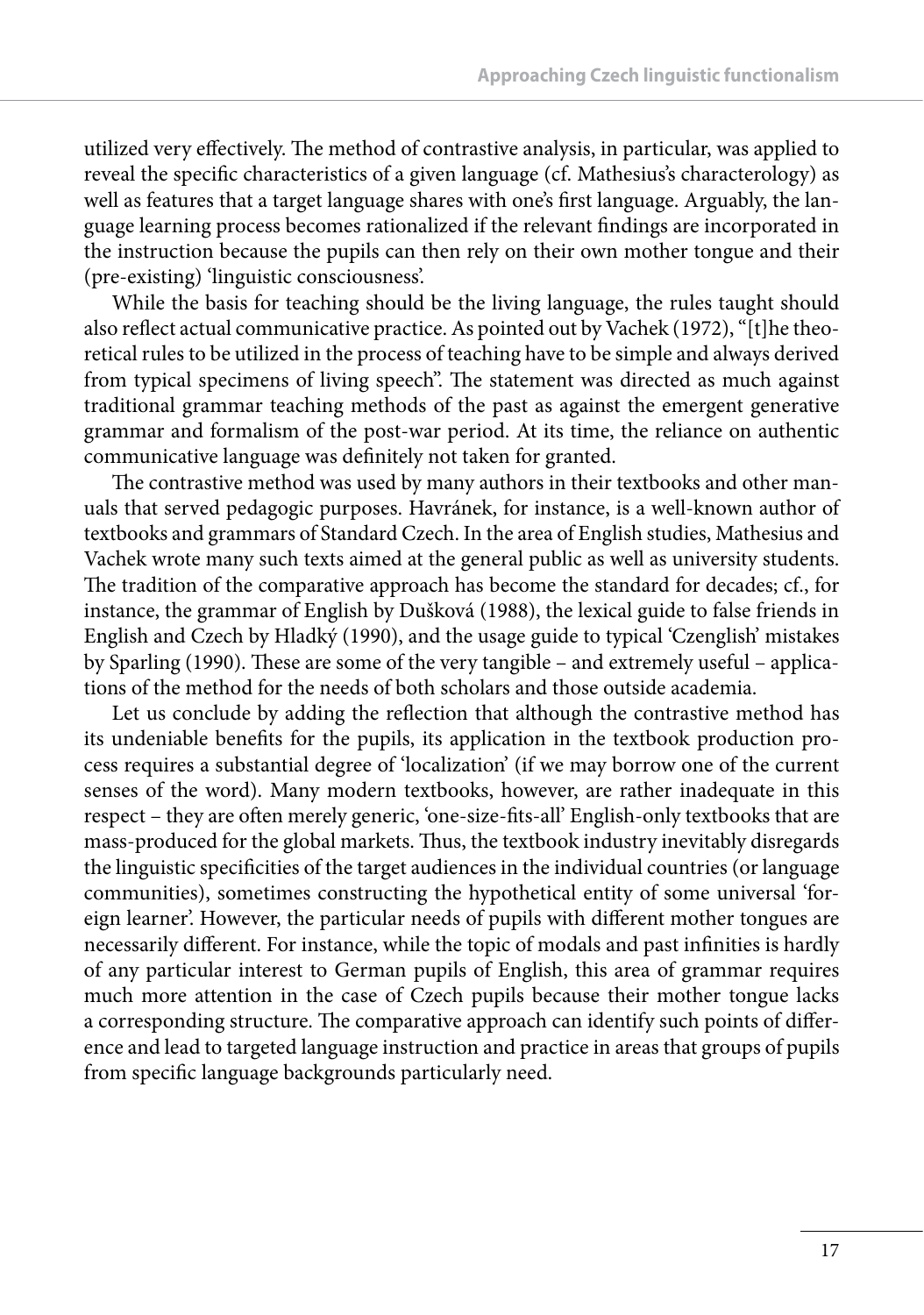### **6. The historiography of the approach**

The list of primary sources and works interpreting and popularizing the work of the Prague School is very extensive, given the fact that it concerns over one hundred years of a consistent research tradition in various linguistic disciplines. Readers may be directed to some of the primary texts (the original series of *Travaux du Cercle Linguistique de Prague* and the follow-up series from the 1960s and 1990s mentioned earlier) and anthologies compiling the key texts (e.g. Vachek 1964, 1966). Lots of valuable information is provided in Mathesius (1982), Vachek (1994, 1999), Steiner (1982), Toman (1995) and others. Since it is hardly possible to do justice to the breadth of historiography on the Prague School, readers are encouraged to start with some of the classic texts referencing the movement, and then complement their readings with some of the more recent interpretations. Rest assured that this is a true voyage of discovery that promises to be highly inspiring to anyone who approaches the data with an open mind.

Out of the large number of books, let us perhaps mention a few of the most recent ones. Credit must be given to the members of the English departments at Charles University, who lately compiled several publications that document various aspects of Prague School structuralism as well as its modern heritage. These books include: *The Prague* School and Theories of Structure (Procházka, Malá and Šaldová, 2010), which discusses the relevance of traditional structuralism for contemporary linguistics; *A Centenary of English Studies at Charles University: From Mathesius to Present-day Linguistics* (Malá and Šaldová, 2012), which traces the key topics in linguistics investigated by the famous Anglicists at the English department; and *Prague English Studies and the Transformation*  of Philologies (Procházka and Pilný, 2013), which probes the influence of Vilém Mathesius on a number of his colleagues and followers, as well as the subsequent development of Prague School structuralism. A good summary overview of the school and its history is to be found in Dušková (2013). Cf. also one of the recent issues of the journal *La Linguistique*, which is devoted entirely to the Prague School (e.g. Dušková 2014).

More than a hundred years after the first innovative ideas of modern linguistics were voiced by Mathesius, it is evident that the shared conceptual framework which the Prague School established in the 1920s is still viable and applicable for our understanding of how language works. At different times, different aspects of the extremely rich heritage tend to be emphasized; and only the future will show where the next generation of Czech functionalists will turn their attention to in order to keep the approach alive, operational and in contact with the world. One of the main legacies of Czech functionalism consists in the fact that it is a shared approach – an outlook on the general operation of language as a system – rather than a dogma that has to be followed in the exact footsteps of its forefathers. It is a shared perspective that we can mould in order to understand new challenges.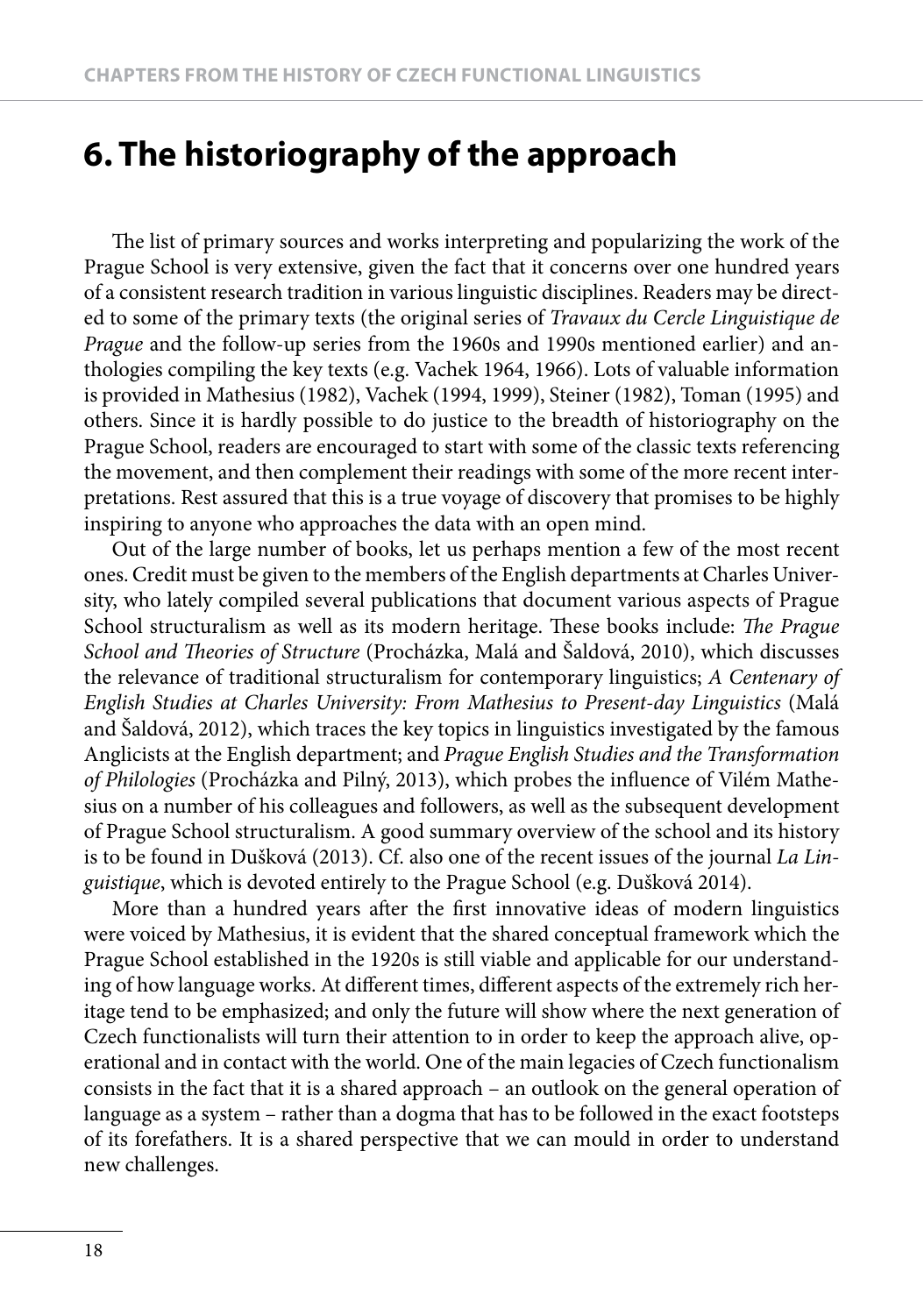# **7. Key concepts**

This section provides a selection of some of the key concepts that were either developed or used by Prague School scholars. Some of the terms below belong to the common vocabulary of modern linguistics (e.g. *phoneme; markedness*), others are more specifically tied to a particular theoretical framework (e.g. *functional sentence perspective*) or author (e.g. *elastic stability*). Still others may be used in somewhat different senses in different schools of modern linguistics (e.g. *theme*). The definitions provided here are, for the most part, not the literal definitions provided by the authors. The formulations are purposefully simplified in order to facilitate the basic comprehension of the concepts. Selectively, they also include the name of the scholar(s) who the concepts are most readily associated with. The English translations of the original definitions referencing some of these terms can be found in Vachek (2003[1960]).

- **analytical comparison** (*analytické srovnávání*) the comparative study of genetically unrelated languages, e.g. English and Czech. This method of analysis stands in contrast to the traditional method in historical linguistics of comparing closely related languages, typically from the same language group, which is applied in order to identify earlier common forms. The method of analytical comparison has significant practical implications, e.g. in applied linguistics concerned with the teaching of foreign languages. (Mathesius)
- **automatisation** (**habitualisation**) (*automatizace jazykových prostředků*) the use of linguistic means in a way that is expected by the communicators. This refers to uses that are conventional and expected. Since speakers/writers follow norms that are implicitly shared, hearers/readers pay attention to the content of the message rather than its linguistic form. This concept contrasts with foregrounding. (Mukařovský)
- **communicative dynamism** (*výpovědní dynamičnost*) a term in functional sentence perspective that denotes the relative extent to which an element contributes to the further development of communication. In other words, some elements in a sentence are comparatively less important than others, hence the contrast between thematic elements (contextually bound / given / known information) and non-thematic elements (contextually non-bound / new information). (Firbas)
- **distinctive features of phonemes** (*distinktivní rysy fonémů*) features that give rise to oppositions between phonemes.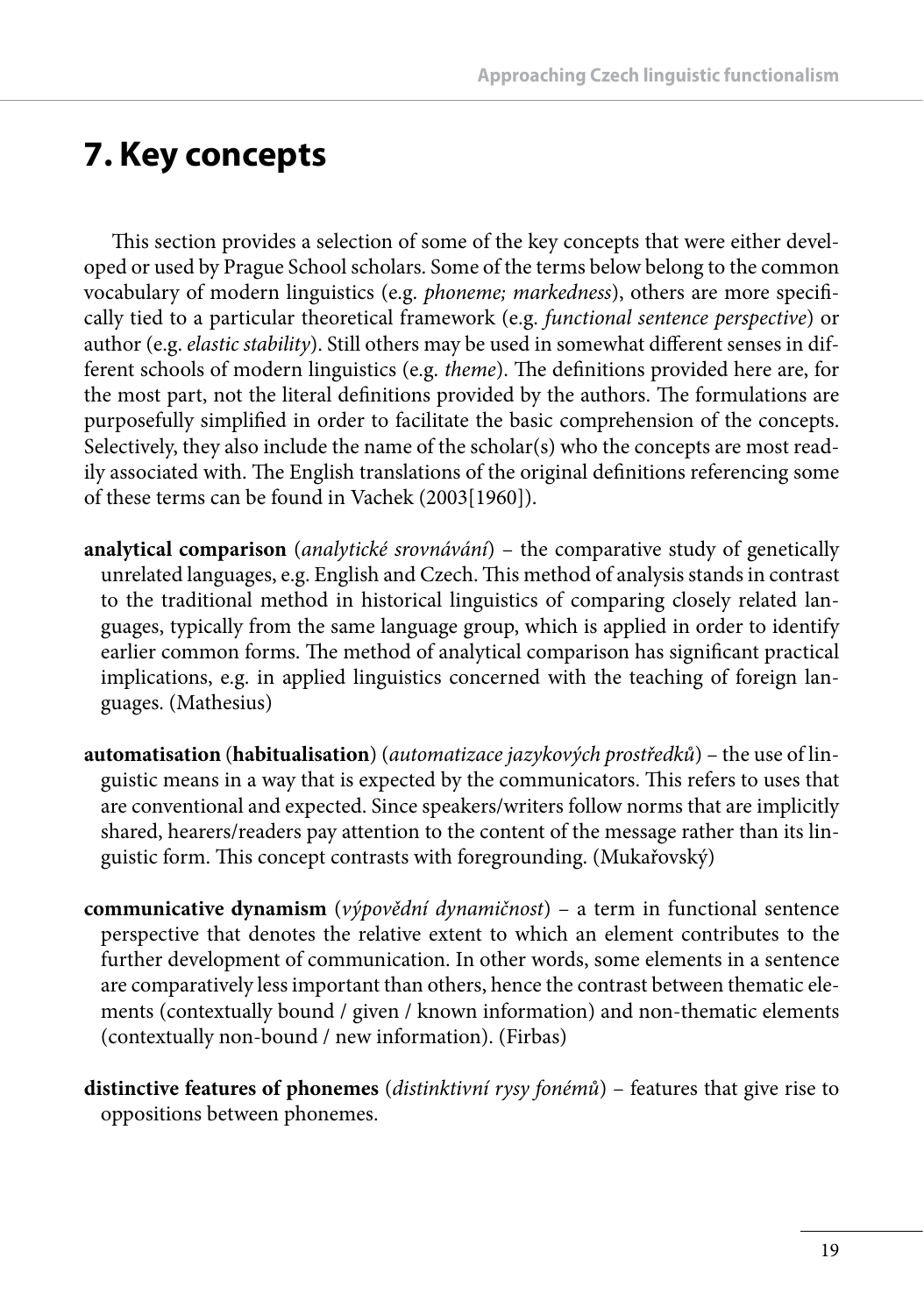- **elastic stability** (**dynamic stability**; *pružná stabilita*) at any given moment, a language is in a relatively stable situation, although it is simultaneously undergoing the slow process of change. The elasticity (changeability) of language is partly the result of the need of the language to deal with the changing communicative needs of the community and partly a natural internal process, with the system in an inherent need for readjustment or reorganization. When the stability of the language is affected, e.g. by means of external factors such as language contact, the system will reorganize itself in order to re-establish its balance again - a process also called the 'therapeutic effect of changes'. In another sense, elastic stability refers to the variation of language among speakers in a speech community, cf. Mathesius's famous dictum about the "oscillation of speech among individuals inside the communities of language". (Mathesius, Jakobson)
- **foregrounding** (*aktualizace*) the use of the means of language in a way that is novel, creative or unusual, whereby the text draws attention to its own formal features in addition to the communicated content. Such creative use of language is found in verbal art but also in the media, advertising and other public domains. (Mukařovský)
- **functional load** (*funkční zatížení*) the relative degree to which an element of language is used, particularly in comparison with other elements. This notion is related to the contrast between the centre and the periphery: central elements typically have a high functional load. The high frequency of some items may also contribute to the preservation of irregular forms (e.g. certain morphemes)
- **functional onomatology** (*funkční onomatologie*) in Mathesius's theory of language, this is the first step in linguistic analysis dealing with the nature of naming units. It comprises lexicology (semantics), morphology and word formation. (Mathesius)
- **functional sentence perspective** (**FSP**; *aktuální členění větné, funkční perspektiva větná*) a theory that analyses the distribution of communicative dynamism in units of language called distributional fields, which typically correspond to a sentence or a clause. Each element in a sentence contributes a different degree of information. Ranging from the least informative to the most informative elements, we distinguish thematic (Th) and non-thematic elements (non-Th), the latter consisting of transitional (Tr) and rhematic elements (Rh). The natural progression from known to new information (Th - Rh), known as 'ordo naturalis', is typically found in languages with a relatively free word order (as in Czech). The distribution of communicative dynamism in utterances is the result of several factors: linearity, semantics, context and prosody. (Mathesius, Firbas)
- functional styles (funkční styly) this concept emphasizes the functional differentiation of (standard) language into several subsystems, such as professional style, poetic style, colloquial style, etc. (Havránek)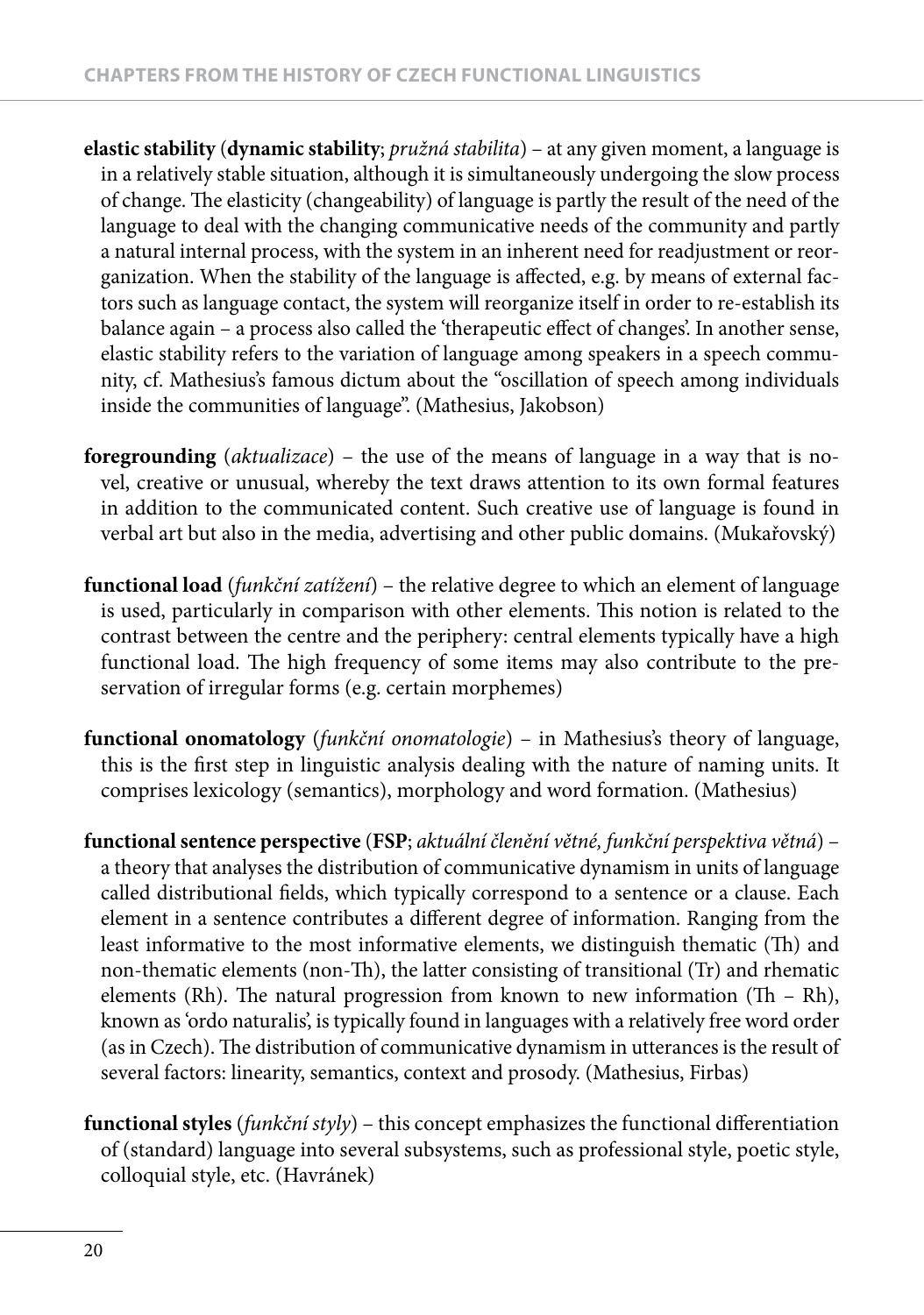- **functional syntax** (*funkční syntax*) in Mathesius's theory, this is the second major area of linguistic analysis that focuses on how units of language become connected in the act of communication as a linear string of elements. On a different level, the concept refers to the syntactic analysis of language, mainly in the tradition of functional sentence perspective. (Mathesius)
- **historical phonology** (*historická fonologie*) a discipline that explores the diachronic dimension of the phonological system of a language. It considers how the system developed over time, with individual phonemes changing as a result of immanent factors or external influence. The phonological system of English was significantly affected by the Great Vowel Shift , a chain shift of vowels that reorganized the English vocalic system between the  $14<sup>th</sup>$  and the  $17<sup>th</sup>$  centuries. The current English spelling essentially reflects Middle English pronunciation before the Vowel Shift. Another major change currently underway is the Northern Cities Vowel Shift in the USA. (Vachek, Trnka)
- **language functions** (*jazykové funkce*) since language is defined as a system of goal-oriented means of expression, we can distinguish several functions in relation to the primary or dominant orientation of the utterance. The early model proposed by the Vienna-based psychologist Karl Bühler distinguishes three functions (referential – *Darstellung*; expressive – *Ausdruck*; conative – *Appell*, cf. his 'organon' model of communication). The later model proposed by Roman Jakobson adds three more functions into the typology: phatic, poetic and metalingual. (Bühler, Jakobson)
- **linguistic characterology** (*lingvistická charakteristika*) a synchronic description of a language that aims to deal with the characteristic or fundamental features of the language rather than to provide an exhaustive account of all of its levels. The typical features are often suitably revealed by means of a contrastive study using the method of analytical comparison. (Mathesius)
- **markedness** (*příznakovost*) a theoretical concept that is used to describe the contrast between two members of a pair. Thus, the unmarked member is characterized as the default category, with the marked member standing out as a more specific or complex member, sometimes characterized by the presence of a feature that is absent from the unmarked member of the pair. In linguistics, this applies to phonological, morphological and semantic oppositions. Jakobson (1932) also applied his theory of markedness to the analysis of the grammatical system of tenses in terms of binary categories. The marked v. unmarked contrast is also used in other social sciences.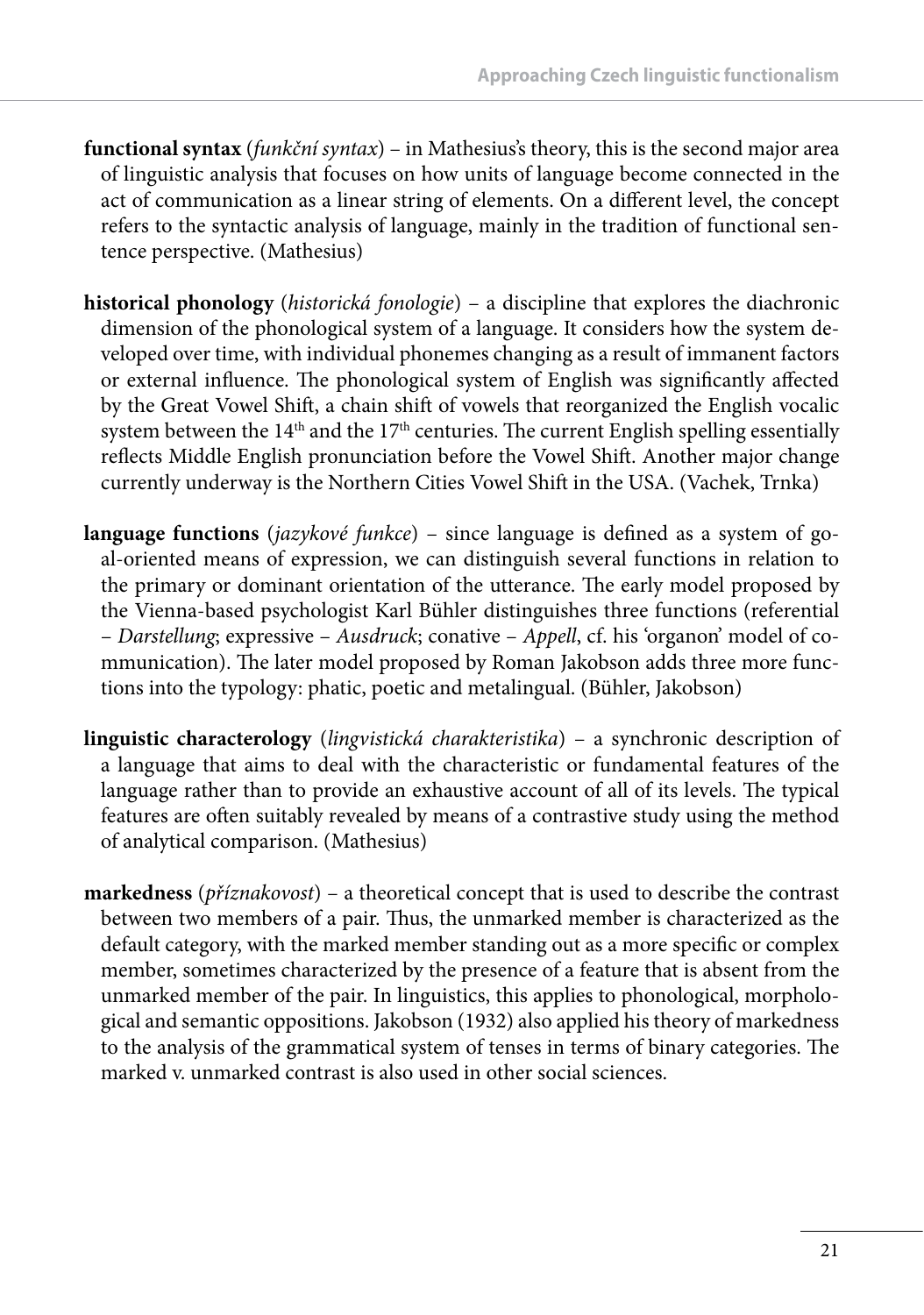- **morphophonemic variation** (*morfonologická variace*) this refers to the relationship between different phonemes that can be realized in a single morpheme as a result of the morphological structure of a word. This phenomenon is very common in Slavic languages (cf. the morphophonemic variation of k/č in *ruka* and *ruční*). Morphonology studies the phonological structure of morphemes and words and the use of phonemes on the morphological level.
- **neutralization** (*neutralizace*) the loss of distinction between two phonemes in certain positions of the word. Thus, for example, the distinction between /t/ and /d/ is neutralized in Czech at the ends of words, where voiced consonants are realized in an unvoiced manner (cf. *led* ('ice') pronounced as [let]; but note the inflected genitive form *ledu* ('of ice') [ledu]). (Trubeckoy, Jakobson)
- **organon model** a model of the linguistic act proposed by Karl Bühler in 1934. Language is considered as an instrument whereby a speaker transfers a message (meaning, thoughts) to a hearer. The linguistic sign, which stands at the centre of the model, can be focused either on the speaker, the hearer, or the message. Hence, the following three basic functions are distinguished: expression (focus on the sender), appeal (focus on the recipient), and representation (focus on the message, i.e. the 'object' or content). This is a very dynamic view of language: it entails that linguistic analysis needs to consider the whole speech act, i.e. the interface between language and its users, and not the linguistic form only. (Bühler)
- **origo** (**deictic centre**; *deiktický střed, origo*) a conceptualization of the discourse space around a particular speaker. It is the speaker's here-and-now, which serves to anchor deixis in communication. The origo – as the deictic centre from which an utterance is produced - is a shifting entity that changes as a speaker switches his/her role into the recipient and vice versa (cf. the switch in personal deixis). It can also be projected along the temporal and spatial axes, allowing the speaker/writer to formulate an utterance from some other perspective. (Bühler)
- **phoneme** (*foném*) the basic phonological unit of the sound system. It is an abstraction of a speech sound that is perceived to have the same function and be meaningfully distinct from other phonemes. Each language has a distinct phonological system. There may be differences between individual dialects and other subvarieties of a given language (e.g. while Standard English has 24 consonantal phonemes, Scottish English also uses the voiceless velar fricative  $/x/$ ). The number of vocalic phonemes is more variable, in case of English ranging from 20 in British Received Pronunciation to 14-16 in General American. (Trubeckoy, Vachek)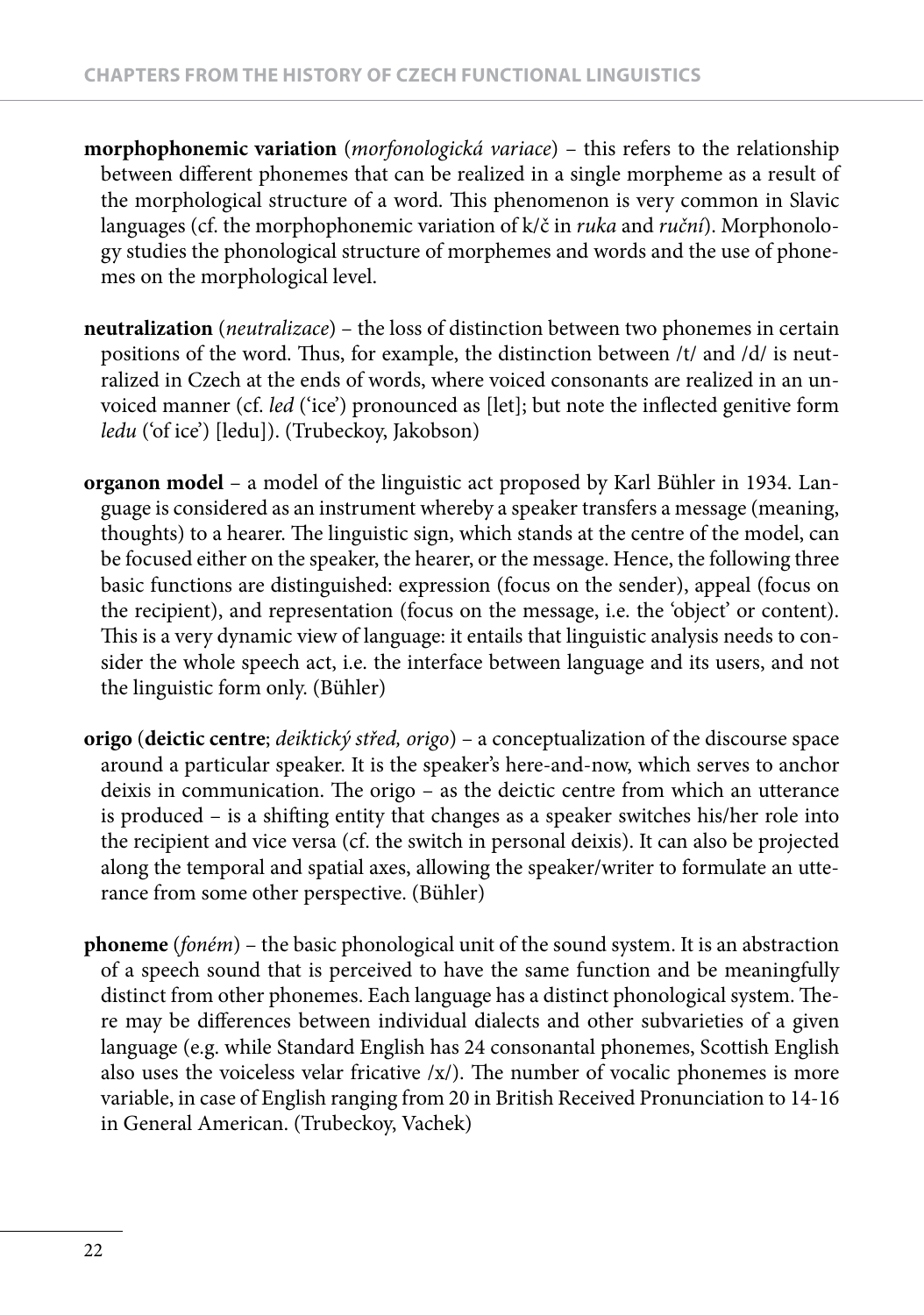- **phonological opposition** (*fonologický protiklad*) the relationship between two sounds where the substitution of one for the other changes the meaning of the word. Depending on the nature of the mutual relationship between phonemes, phonological theory distinguishes several types of oppositions: isolated, proportional, bilateral, multilateral, privative, equipollent, and gradual. (Trubeckoy)
- **phonology** (*fonologie*) a discipline of linguistics that studies the sounds of language from the point of view of their function. It is interested in the sound system of the language and the mutual relations between phonemes, as long as there is some functional distinction between them. Phonic sounds without regard to their function, i.e. their acoustic or articulatory nature without regard to the systemic abstractions behind them, are studied by phonetics.
- **poetic function of language** (*poetická funkce*) the function of the message is directed towards the form rather than the content. This is the dominant function in verbal art where the linguistic means tend to be foregrounded. (Jakobson)

**poetics** (*poetika*) – the branch of linguistics that studies the poetic function. (Jakobson)

- **privative opposition** (*privativní protiklad*) the kind of phonological opposition in which one member of the pair is characterised by the presence and the other member of the pair by the absence of a specifi c feature, e.g. *voiced* v. *voiceless* or *nasalized* v. *non-nasalized*. The member with the presence of the relevant feature is referred to as *marked*, while the member with the absence is called *unmarked* with respect to the given feature. (Trubeckoy)
- **rheme** (**rhematic element**; *réma, jádro výpovědi*) a term in functional sentence perspective that denotes an element that carries the highpoint of the message. Since it conveys the most important information in the sentence, the sentence is 'perspectived' towards this element. (Firbas)
- **theme** (**thematic element**; *téma, základ výpovědi*) a term in functional sentence perspective that denotes an element that provides known or contextually bound information. It provides the starting point for some other, more important information in the sentence (i.e., the rheme). (Firbas)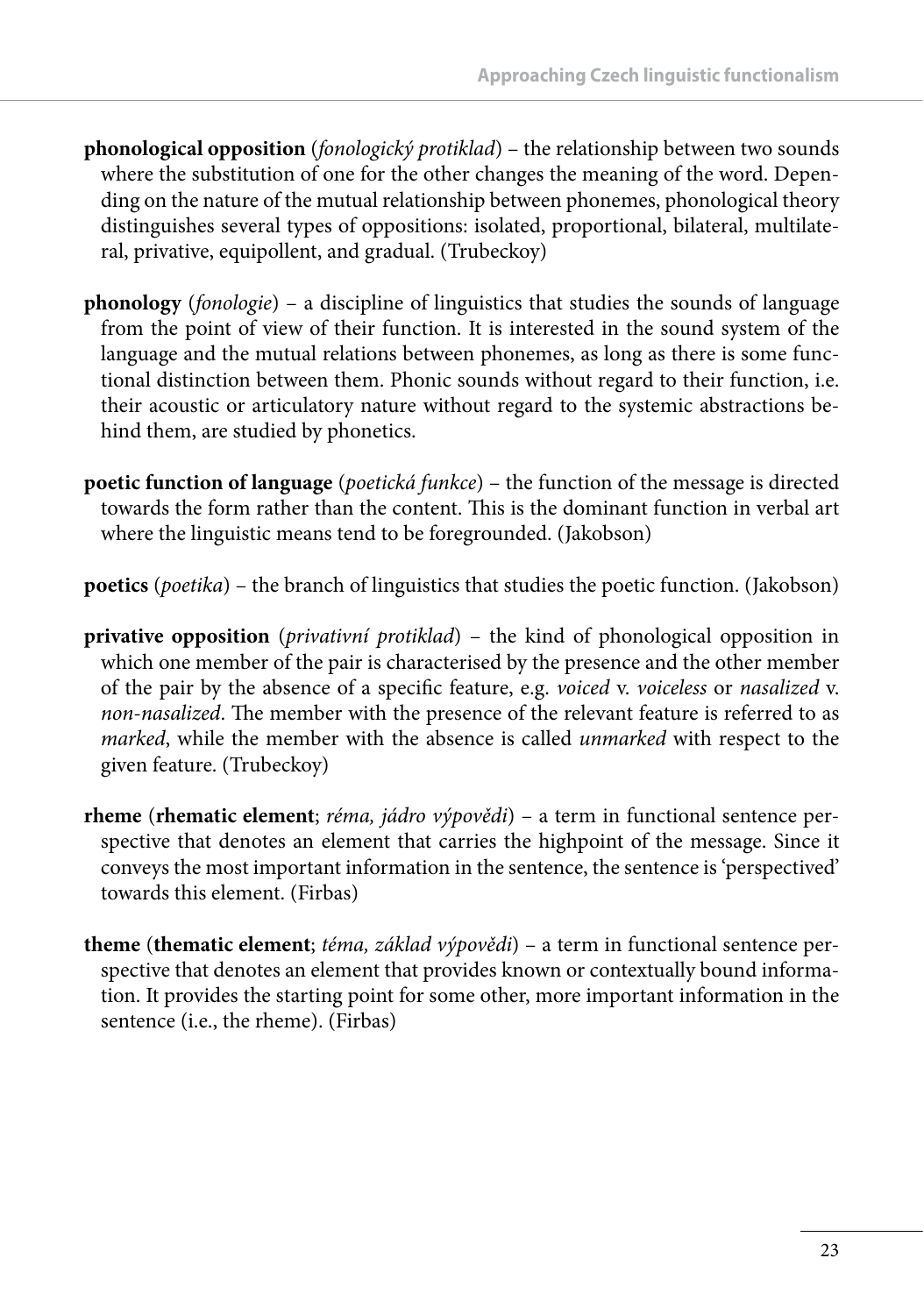#### **Notes**

- $^1$  The work was published in English as late as in 1964 in Josef Vachek's translation (see Vachek 1964). The Czech title is "O potenciálnosti jevů jazykových" (*Věstník Královské* české *společnosti nauk* 1911).
- $^{\rm 2} \,$  A comprehensive account of Mathesius's life and work is provided in Mathesius (1982).
- 3 Toman refers to an article by Michailovskij in *Prager Presse*, September 1924, pt.1.
- 4 A good overview of Jakobson's years in Prague is provided in Vachek (1999, reprinted in English in Hajičová 2002). For a thorough general-linguistic discussion of some of his theoretical work (most notably the markedness theory), see Andrews (1990).
- <sup>5</sup> The full title of the document, presented in Czech and French, is *Theses presented to the First Congress of Slavists held in Prague in 1929.* The full text is available in *Travaux du Cercle Linguistique de Prague* 1, 7–29, reprinted in Vachek (1970), with the English version included in Vachek (1983) and reprinted in Steiner (1982).
- $^{\rm 6}$  More information about the Czech linguists Vilém Mathesius, Bohuslav Havránek, Josef Vachek and Jan Firbas is provided in the opening sections of the respective chapters in this book.

#### **Acknowledgements**

I would like to thank Professor Libuše Dušková for her kind comments on a draft version of this article.

#### **References**

- Andrews, Edna (1990) *Markedness Theory: The Union of Asymmetry and Semiosis in Language*. Sound and Meaning: The Roman Jakobson Series in Linguistics and Poetics. Durham: Duke University Press.
- Bühler, Karl (2011) *Theory of Language: The Representational Function of Language.* Translated by Donald Fraser Goodwin. Amsterdam and Philadelphia: John Benjamins.

Dušková, Libuše (1988) *Mluvnice současné angličtiny na pozadí češtiny*. Praha: Academia.

- Dušková, Libuše (2013) "Prague School Linguistics". In: McGee, R. Jon and Richard L. Warms (eds.) *Theory in Social and Cultural Antropology. An Encyclopedia*. Vol. 2. Los Angeles and London: Sage Reference, 654–657".
- Dušková, Libuše (2014) "English studies at Charles University and the Prague Linguistic Circle: The contribution of English studies to the Circle's constitution and linguistic theories". *La Linguistique Revue de la Société Internationale de Linguistique Fonctionnelle / Journal of the International Society for Functional Linguistics* 50 (1), 93–118.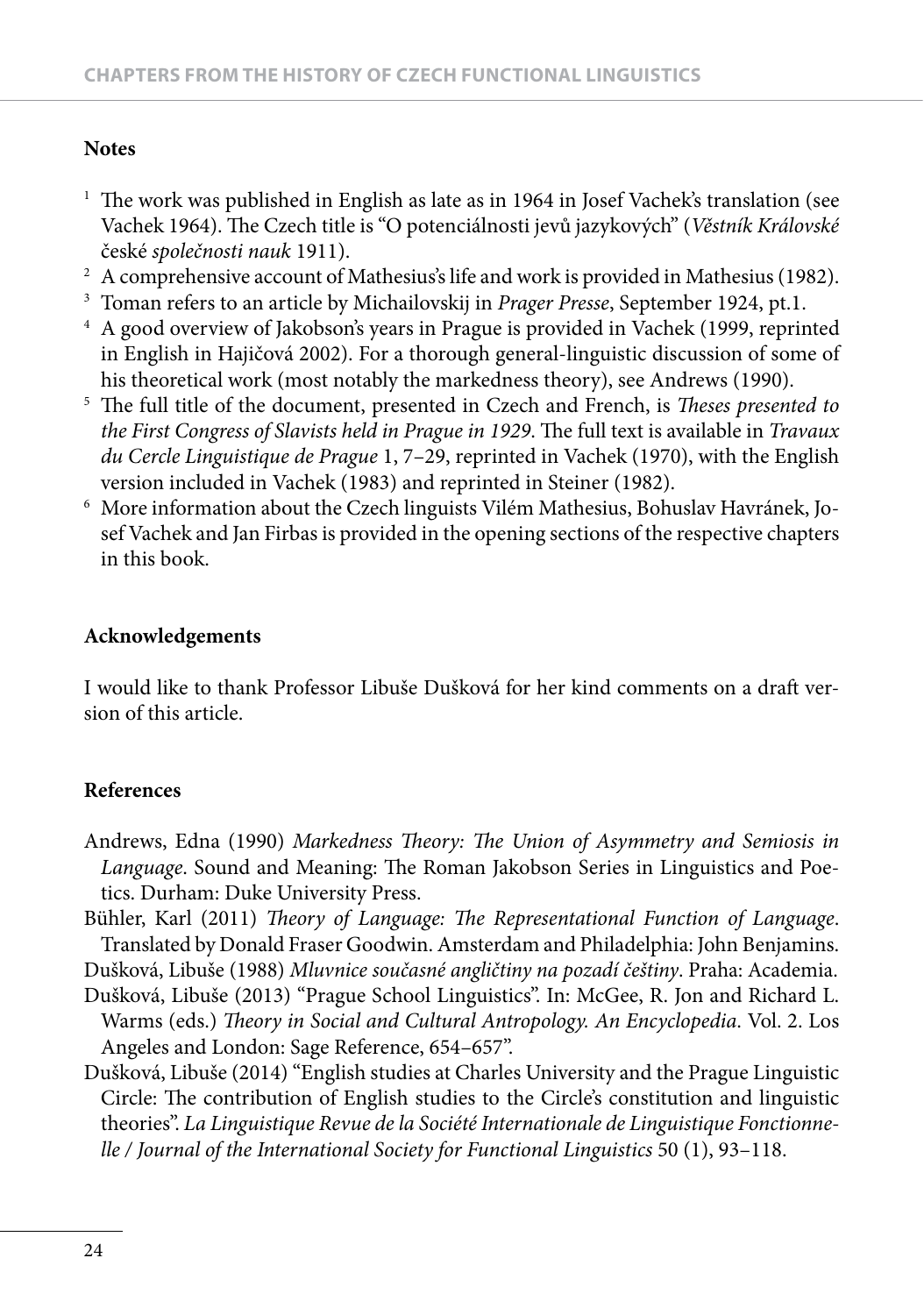- Firbas, Jan (1992) *Functional Sentence Perspective in Written and Spoken Communication*. Cambridge: Cambridge University Press.
- Hajičová, Eva, Petr Sgall, Jiří Hana and Tomáš Hoskovec (eds.) (2002) *Prague Linguistic Circle Papers* 4. Amsterdam and Philadelphia: John Benjamins.
- Halliday, M.A.K. (1985) *An Introduction to Functional Grammar*. London: Edward Arnold.
- Hladký, Josef (1990) *Zrádná slova* v *angličtině a* češtině [False Friends in English and Czech]. Praha: Státní pedagogické nakladatelství.
- Hladký, Josef (ed.) (2002) *Language and Function. To the Memory of Jan Firbas*. Amsterdam and Philadelphia: John Benjamins.
- Jakobson, Roman (1960) "Linguistics and Poetics". In: Sebeok, Thomas A. (ed.) Style in *Language.* New York: Wiley, 350–377.
- Jakobson, Roman (1984[1932]) "The structure of the Russian verb". In: Waugh, Linda R. and Morris Halle (eds.) *Russian and Slavic Grammar Studies 1931–1981*. Berlin: Mouton and de Gruyter, 1–14.
- Malá, Markéta and Pavlína Šaldová (eds.) (2012) *A Centenary of English Studies at Charles University: From Mathesius to Present-day Linguistics*. Univerzita Karlova v Praze: Filozofická fakulta.
- Mathesius, Vilém (1911) "On the potentiality of the phenomena of language". Reprinted in Vachek, Josef (1964) *A Prague School Reader in Linguistics*. Bloomington: Indiana University Press, 1–32, and again in Vachek, Josef and Libuše Dušková (eds.) (1983) *Praguiana: Some Basic and Less Known Aspects of the Prague Linguistic School*. Amsterdam and Philadelphia: John Benjamins, 3–44.
- Mathesius, Vilém (1975) *A Functional Analysis of Present Day English on a General Linguistic Basis*. Th e Hague and Paris: Walter de Gruyter, Trans. by Libuše Dušková.

Mathesius, Vilém (1982) *Jazyk, kultura, slovesnost*. Praha: Odeon.

- Nekula, Marek (1999) "Vilém Mathesius". In: Verschueren, Jef, Jan-Ola Östman, Jan Blommaert and Chris Bulcaen (eds.) *Handbook of Pragmatics*. Amsterdam and Philadelphia: John Benjamins, 1–14.
- Procházka, Martin and Ondřej Pilný (eds.) (2013) *Prague English Studies and the Transformation of Philologies*. Prague: Karolinum.
- Procházka, Martin, Markéta Malá and Pavlína Šaldová (eds.) (2010) *The Prague School and Th eories of Structure*. Göttingen: V&R Unipress.
- Sparling, Don (1990) *English or Czenglish. Jak se vyhnout* čechismům v *angličtině* [English or Czenglish: How to Avoid Czechisms in English]. Praha: Státní pedagogické nakladatelství.
- Steiner, Peter (ed.) (1982) *The Prague School: Selected Writings, 1929-1946*. Austin: University of Texas Press.
- Svoboda, Aleš (1989) *Kapitoly* z *funkční syntaxe* [Chapters in Functional Syntax]. Praha: Státní pedagogické nakladatelství.